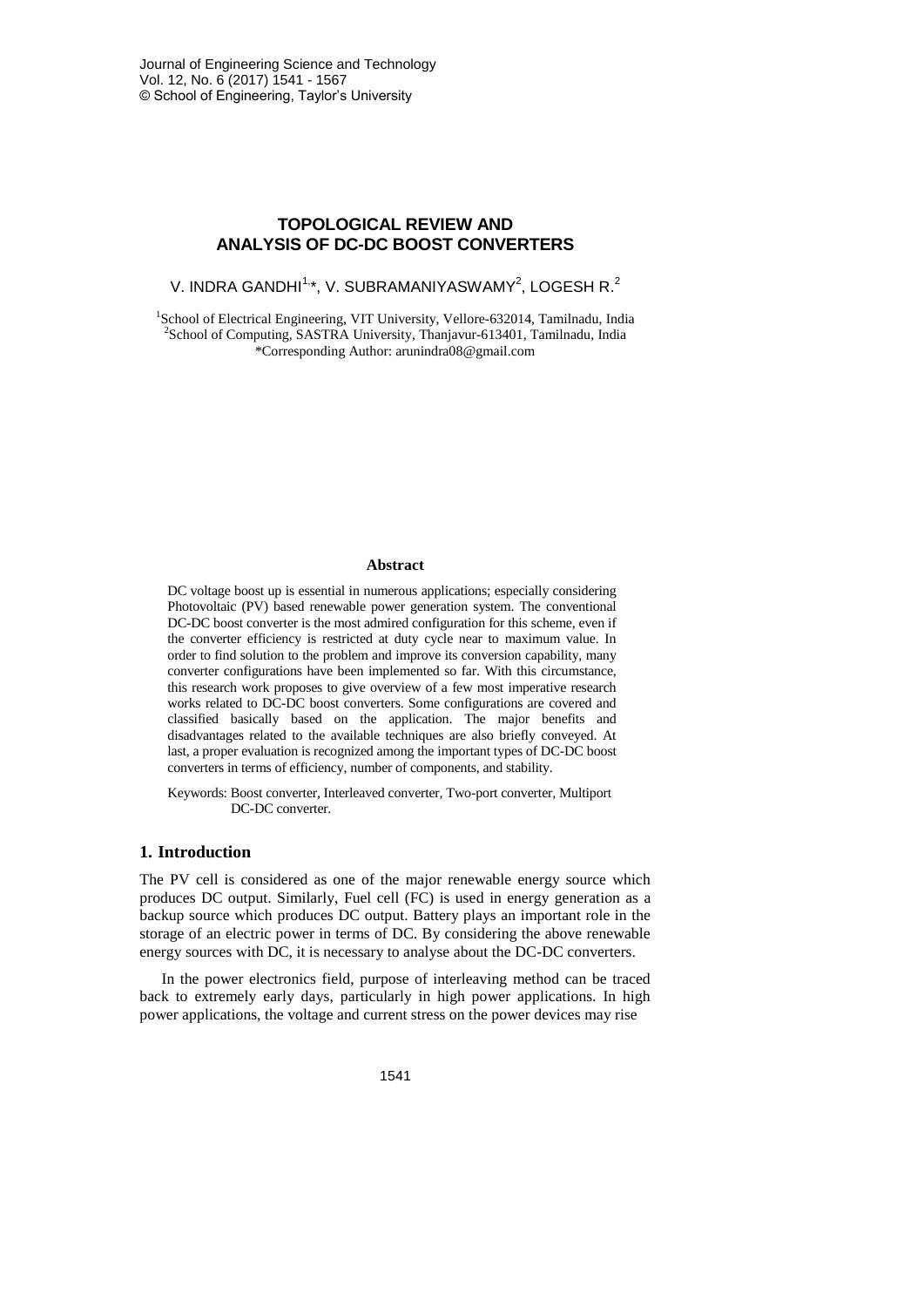## **Nomenclatures**

| D                    | Duty ratio of the switch                                   |
|----------------------|------------------------------------------------------------|
| N                    | Turns ratio of transformer                                 |
| $T_{s}$              | Switching time period, s                                   |
| $V_{cs}$             | Voltage across capacitor CS, V                             |
| $V_{o}$              | Output voltage, V                                          |
| $V_t$                | Voltage across transformer primary, V                      |
|                      |                                                            |
| <b>Greek Symbols</b> |                                                            |
| ΑI                   | Change in input current, A                                 |
| $\omega_{r1}$        | Angular resonant frequency 1 in rad/s                      |
| $\omega_{r2}$        | Angular resonant frequency 2in rad/s                       |
|                      |                                                            |
|                      |                                                            |
| <b>Abbreviations</b> |                                                            |
| EMI                  |                                                            |
| <b>HSBC</b>          | Electro Magnetic Interference                              |
| <b>MIMO</b>          | Hard Switching Boost Converter<br>Multi-Input Multi-Output |
| <b>PID</b>           | Proportional-Integral-Derivative                           |
| <b>PWM</b>           | <b>Pulse Width Modulation</b>                              |
| <b>SMPS</b>          | <b>Switched Mode Power Supply</b>                          |
| <b>SSBC</b>          | Soft Switching Boost Converter                             |
| SVM                  | Space Vector Modulation                                    |
| ZCS                  | Zero Current Switching                                     |
| ZVS.                 | <b>Zero Voltage Switching</b>                              |

beyond its withstanding capability. Coupling many power devices in parallel or series could be one result to meet the above problem. However, voltage division and current distribution are still the concerns. Instead of power devices paralleling, power converters paralleling is another solution which could be more helpful. Moreover, with the power converter architecture paralleling, interleaving technique comes logically. Advantages like harmonic deletion, improved efficiency, superior thermal performance and high power density can be gained [1].

In previous days, for high power applications, in order to gather certain system necessity, interleaving multi-port converter could be a better solution particularly in view of the existing power devices with constricted performance at that instant [2].

Interleaving method is also examined in the early days for the small power aircraft, satellite applications, and launched as unconventional Switched Mode Power Supply (SMPS) power stage design. In such cases, one main concern is the input side and output side filters due to the maximum accessible power storage to size ratio problem in that time. Interleaving converters can considerably decrease the amount of switching pulsed current go through the output side filter capacitor [2-3]. By properly selecting the duty cycle, the input ripple content in current may be decreased to zero. Moreover, interleaving raises the ripple frequency to be Ntimes the switching frequency. Interleaving method can successfully shrink the capacitor filter dimension and weight. One more concern of this method is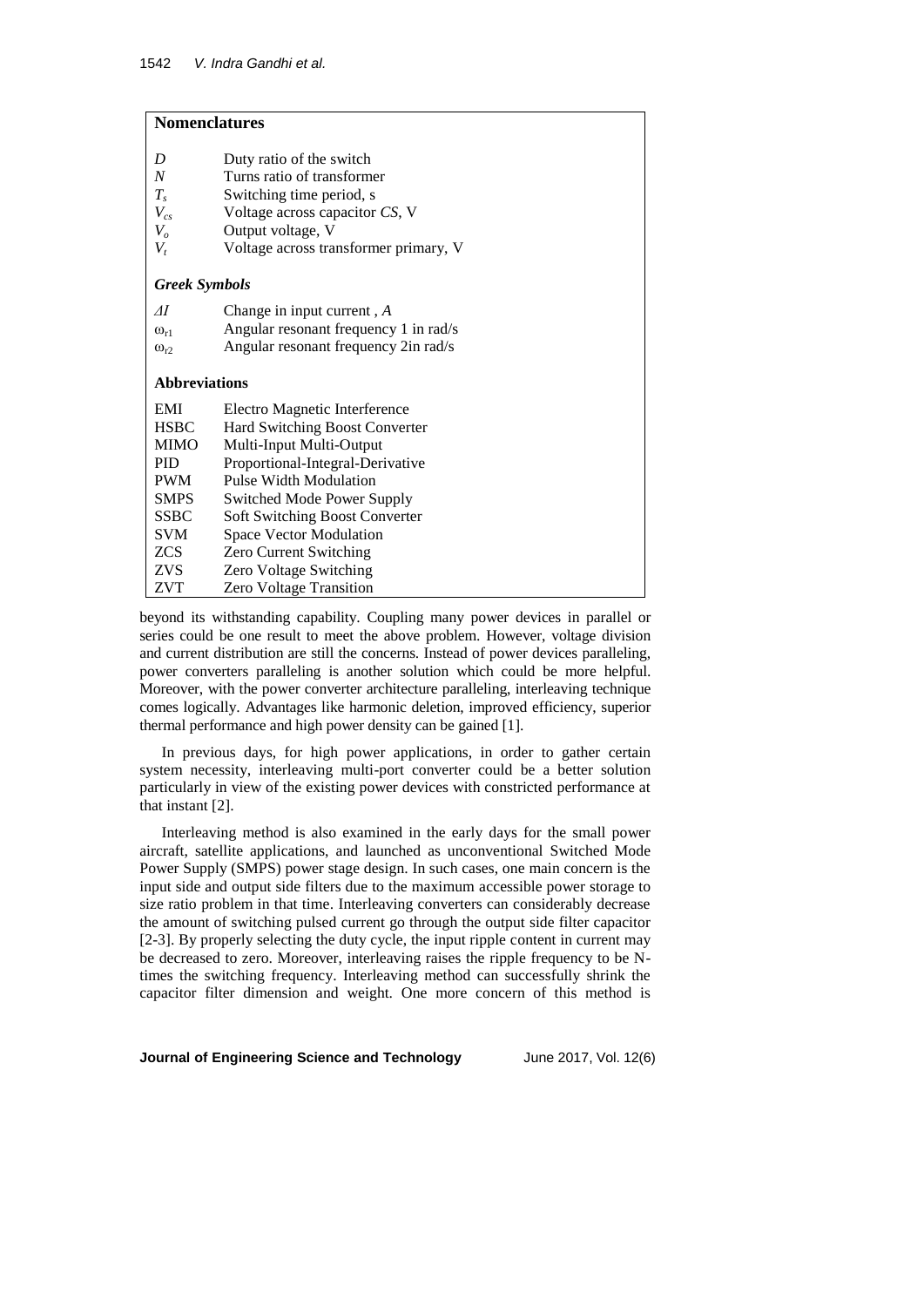covering. Because of thermal management problems, non-interleaved converter power loss goes beyond the classic dissipation capacity. Interleaving method can split the power transmit into many modules, lighter and lesser parts can be accumulating on the printed circuit card. The third advantage of the converter lies in the redesign to higher power levels are necessary than originally operating arrange at the time of start of the design. With the interleaving construction, enlarged power output may be supplied by adding further similar sections. The interleaved converter is planned and developed which can demonstrate the advantages on modularity, filter design and packaging.

Two-port converters using the working principle of power flow such as the dual active bridge DC-DC converter and series resonant boost converter are available in literature [4-5] . These converter circuits are used in high-power level DC-DC converters and high output voltage DC-DC boost converters. These converter circuits are mostly used only for power flow from source to load. Hence the active switches in the load side are changed by a diode bridge. In applications like telecommunication and aerospace high frequency AC voltage based schemes are investigated. They have several converters powered from the single source or various sources, used mostly for paralleling and AC distribution.

Converters in power electronics are required to interface many renewable power sources with the load along with storage element in stand-alone or gridconnected housing, commercial and vehicle applications. Newly, multi-port DC-DC converters have fascinated concentration for many applications since they utilize one-stage high frequency AC-link conversion as compared to many conversion stages in conventional DC-link systems. Two high frequency AC-link method, series resonant and current-fed three-port DC-DC converters already exist. In this a renewable source such as FC or PV is connected to one-port, energy storage elements such as batteries in another port and the load is used as a third port. Batteries are only utilized as storage elements.

### **2. Research Motivation**

Investigation carried out on multi-port DC-DC boost converters has been very narrow and presents an integrated approach in contrast to separate working of individual DC-DC converters. All of the existing schemes have the problems like absence of bi-directional port, maximum number of components, asymmetrical converter structure, complexity in power management, difficulty in an individual and simultaneous power transfer and problem of isolation.

The main objective of this paper is to build up a novel multi-port DC-DC boost converter with unified structure for hybrid renewable power generation system. This converter interfaces multiple number of input power sources. These input power sources transfer the power bi-directionally with the help of battery. Individual and simultaneous power transfer is also done by proper control of duty cycle.

In the traditional converters operating on hard switching, the current and voltage pulses either goes from high to low value or from low to high value. During the transition period, switching loss occurs and generates a substantial amount of electromagnetic interference. To overcome this difficulty, in this proposed converter soft switching technique is adopted and switching losses are reduced. Soft switching for all power MOSFET switches is attainable without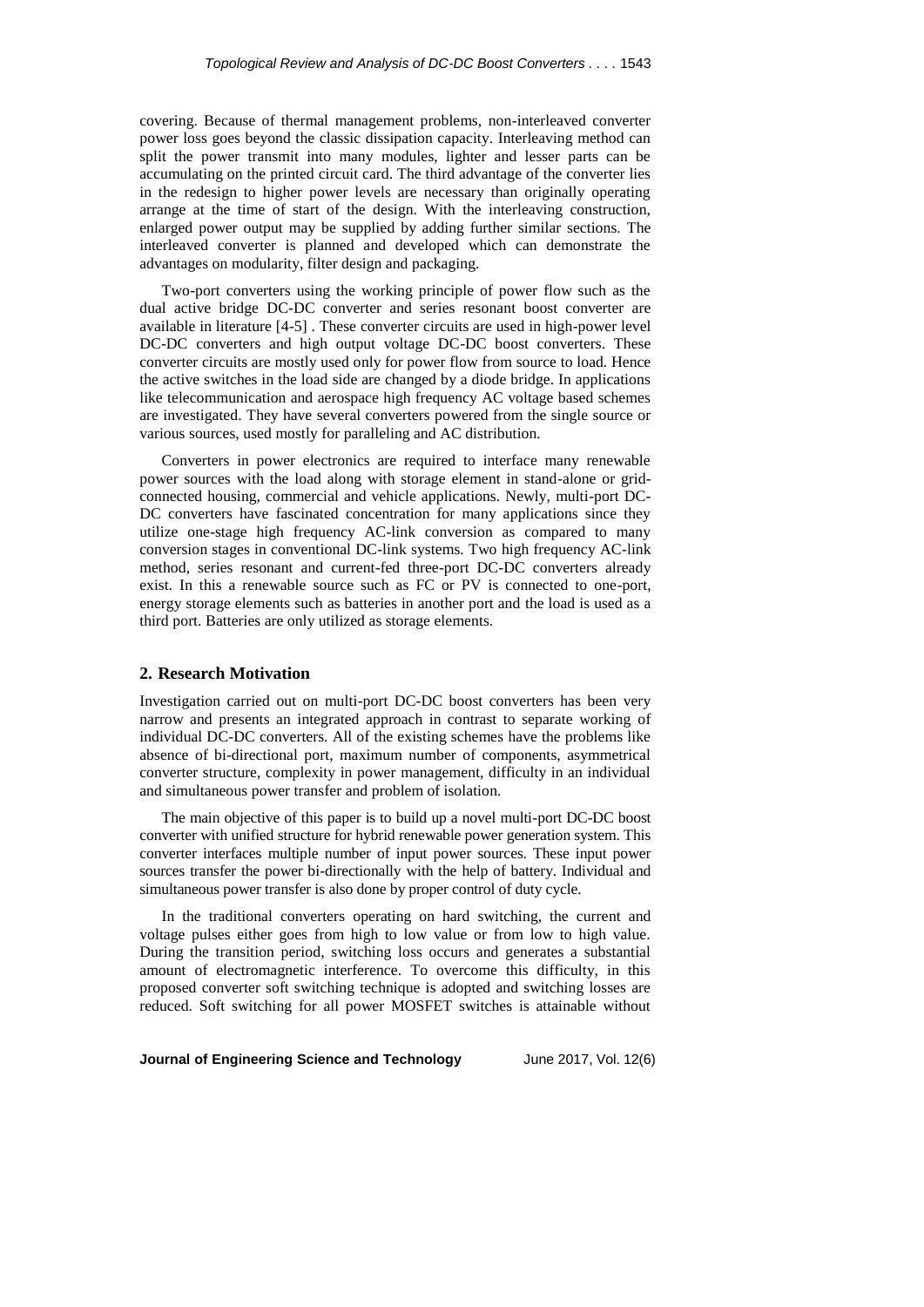adding any auxiliary resonant components such as capacitor and inductor. It improves the converter efficiency by reducing the switching losses.

The multi-port boost converter is a nonlinear Multi-Input Multi-Output (MIMO) system that includes a number of interacting variables. All the output variables are having an effect on two or more control variables. Because of many interactions between control loops, the design of controllers like Proportional-Integral-Derivative (PID) is complicated. Decoupling network is a suitable method of control that permits designing a controller for this multi-port boost converter and hence the development of this is the main objective of this work.

## **3. Review of Existing Methodologies**

A feasible categorization for DC-DC boost converters is presented as shown in Fig. 1, while this review is related with the talk of several configurations existing in literature. Special attention is paid to the available structures based on the applications. Starting from basic conventional DC-DC converter, numerous boost converter configurations have been implemented by many authors mainly to increase the major issues related to converter efficiency, boost up gain, and power handling capacity of the converter. Several significant structures normally boost the voltage up without the necessity of maximum duty cycles and may use paralleling of multiple converter structures to raise the output side power levels.



**Fig. 1. Boost converters-Feasible classification.**

## **3.1. Interleaved soft switching boost converter**

The converters are operated in the hard switching, resulting in large switching losses and the serious Electro Magnetic Interference (EMI) problem. A new active soft switching circuit based on interleaving two boost converters and adding two simple auxiliary commutation circuits is proposed in [6]. The added auxiliary switches do not cause extra voltage on the main switches and the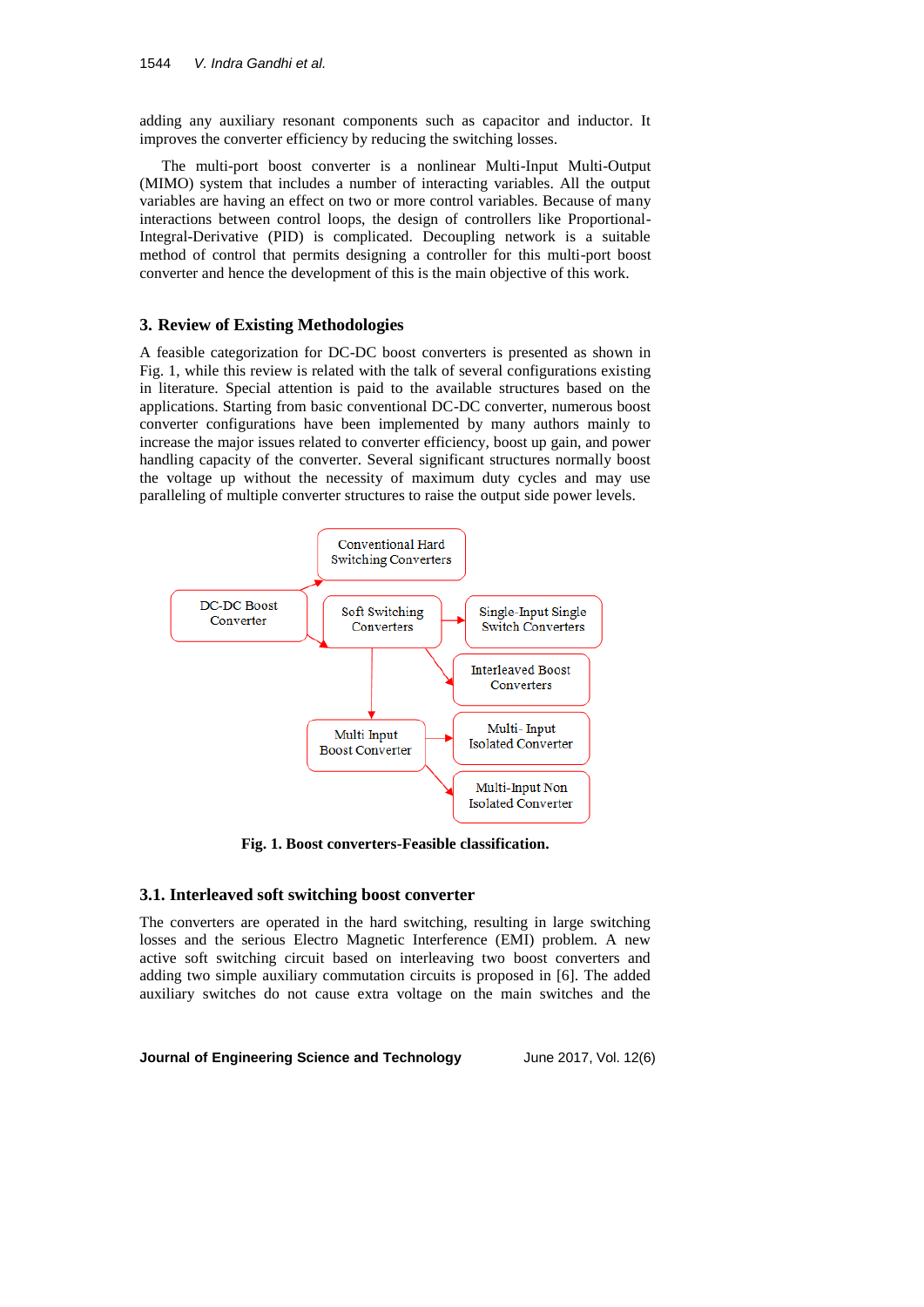auxiliary switches are under Zero Voltage Transition (ZVT) during the whole switching transition.

Silva et al. [7] analyzed an interleaved boost converter with soft-switching and high voltage gain. The converter with high voltage gain is the right choice for applications where a high boost-up voltage is necessary, as in some renewable energy sources, which use like PV cells and FC. Besides, in order to promise less switching losses and a high efficiency, a non dissipative soft-switching cell with supplementary commutation circuit is utilized. Thus, a high boost-up voltage, minimum switching stress, less switching losses, and maximum efficiency are anticipated from this topology. The efficiency improvement is proved by comparing the experimental results obtained from the high voltage gain hardswitching converter and soft-switching converter.

Yao et al. [8] suggested an interleaved soft switching boost converter consists of two shunted basic boost converter units and a supplementary inductor. This converter is capable to turn ON both the active power switching devices at zero voltage to minimize their switching losses and obviously increase the conversion efficiency. Since the two paralleled elementary boost converter units are the same, operating principle, design and analysis for the converter becomes easier.

Mahdi et al. [9] proposed a new Zero Current Switching (ZCS) Pulse Width Modulation (PWM) circuit for an interleaved DC-DC boost converter which is established to employ one supporting switch to give soft-switching condition. They proposed interleaved converter with soft switching is attained for all the semiconductor switches. Under zero current condition the main and secondary switches are turned OFF and ON. The reverse-recovery losses of boost converter diodes are minimized and also, maximum efficiency is attained because of minimum switching losses. Moreover, the circuit is controlled by PWM method.

Sungsik et al. [10] proposed a general scheme of novel interleaved boost converters with soft switching that is more appropriate for high boost-up and high power applications. The proposed converter configuration is designed with accurate numbers of parallel and series connected cells to accomplish the necessary power and voltage levels, respectively. This directs to flexibility in switching device collection results in maximum component accessibility and simple thermal distribution. Design of determination of the best circuit for given power and voltage level is depicted. The major advantages of this scheme are 1) Reduced voltage stresses on switches and diodes, 2) Zero Voltage Switching (ZVS) turn ON of the switches and ZCS turn OFF of the diodes, 3) Low input current ripple due to the interleaved structure, 4) Reduced energy volumes of most passive components, and 5) Extendibility to desired voltage gain and power.

#### **3.2. Isolated DC-DC converter with multi-winding transformer**

Multi-input converters are used to integrate different power sources where each one of them has different power rating. These converters accommodate a range of sources and pools in their advantage such that the energy source is diversified to enhance utilization and reliability of the renewable source. Some of the advantages of the multi-input converter are reduction in size, parts count and cost, in addition to increasing the efficiency of the system [11].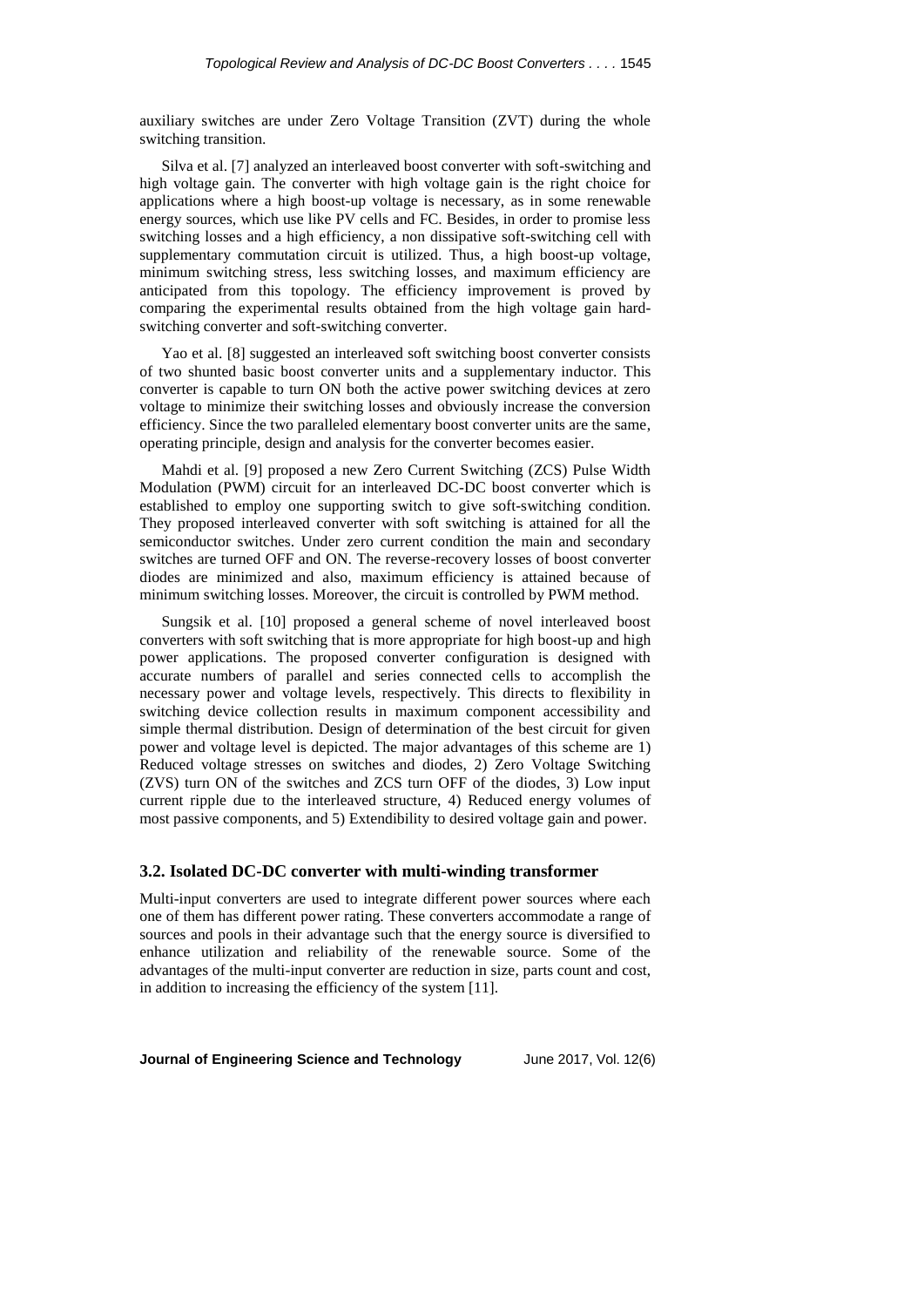Survey of literature reveals that in the past decade, several multiple-input power electronic converter topologies have been recommended to interface traction drive needs with on-board energy sources. Most of these methods are based on PWM, flux summation concept, DC-DC converter for high or low voltage sources, and converters for energy storage units including batteries and ultra-capacitors [12].

The principle of flux summation can be used to drive multi-input converters, where the sources are interconnected through a multi winding transformer. The principle helps to interconnect multiple converters which have different voltage levels [13]. Chen et al. [14] proposed a novel multi-input DC-DC converter based on the transformer flux summation concept. Several advantages were observed through the circuit topology proposed by them. Some of the advantages are the magnitude of the DC voltage need not be the same, soft switching method is available, DC sources can deliver power both individually and concurrently and the electrical isolation is naturally achieved.

The literature reports the development of several front-end DC-DC converters that could interface the sources. These are current-fed push-pull converter [15], the interleaved boost converter [16], the three-phase converter, and the phase shifted full-bridge converter [17]. Subsequently, some researchers have proposed design for bi-directional converters to connect to the storage [18]. Nevertheless, these models have been found to be highly complex with a high cost attributed to it because of the several conversion stages and devices which were used between the individual converters [19].

Chen et al. [20] proposed a multi-input, current-fed full-bridge DC-DC converter. This converter adds up the produced magnetic flux in the magnetic core of the coupled transformer and converts it into a magnetic form in the DC input sources. The model proposed by them includes a common output-stage circuit, two current-source input stage circuits, and a three-winding coupled transformer. To meet the specification of multi-input DC sources, the input stage circuit number may be increased, while the other two components cannot be modified. The main advantage of this transformer less method is that it attains a higher efficiency while the size and weight are maintained small, in comparison with the other power generation systems. This method is considered to have higher efficiency than the transformer method, which is usually bulky, heavy and also not suitable for PV panel installations.

Zhang et al. [21] investigated and designed a new two-input isolated DC-DC converter based on a distributed multi-transformer arrangement, which is an appropriate model for hybrid energy systems. A new transformer windingconnection approach, the dual-inputs are decoupled totally, so that the converter can get the power from both DC sources, which have little output voltage, and shift it to the DC bus, which has maximum voltage, independently or concurrently. They analyzed a detailed operating principles of the converter in the two-input mode and the one-input mode, correspondingly. The main benefit of this topology is that all the transformers and the converters are completely operated for both operating modes. Even though the four transformers are worked, the powers of each transformer and converter are four times reduced. Moreover, some particular issues on design of converter, such as rising number of ports, the magnetic integration and the decoupling are conversed.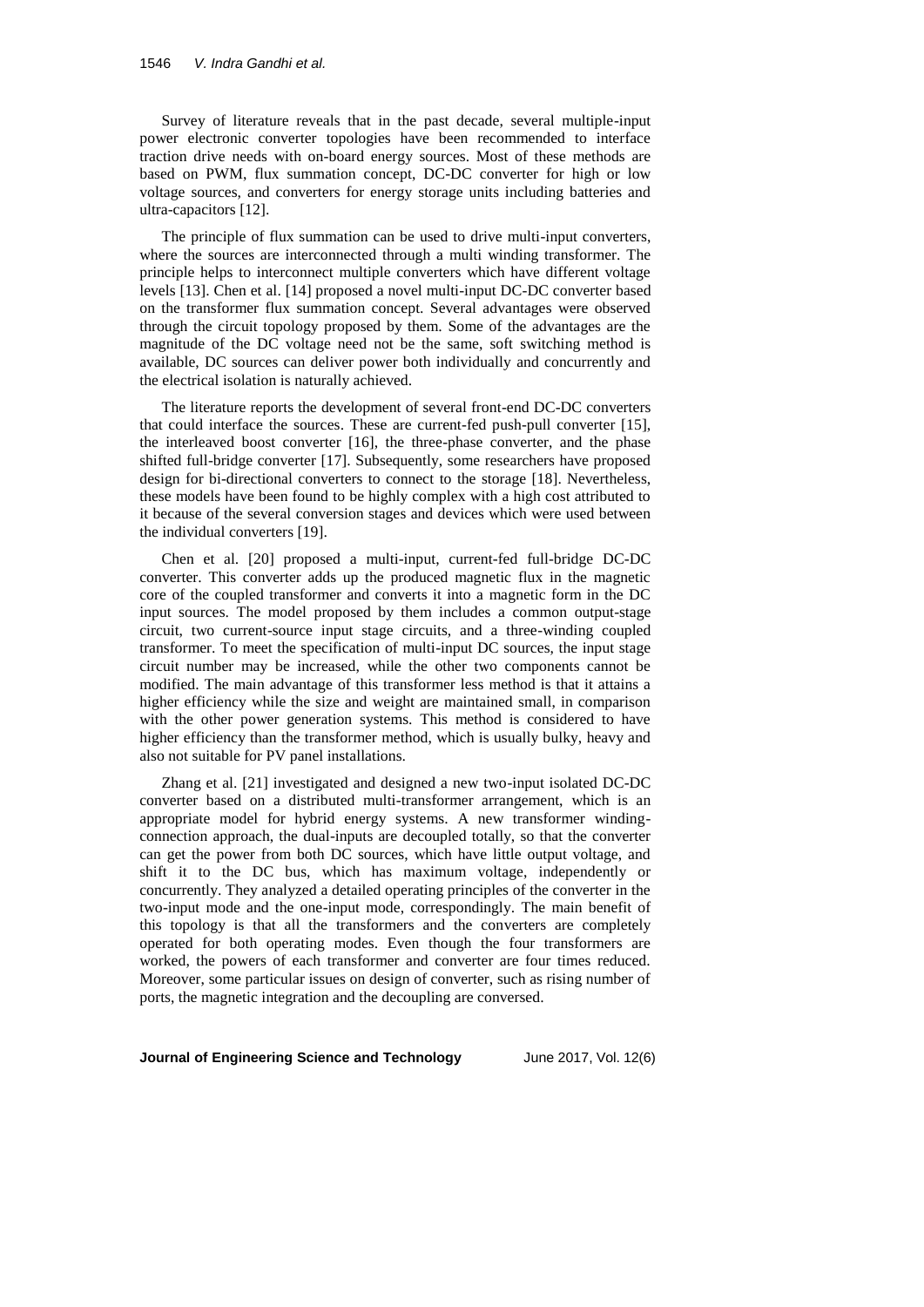### **3.3. Non isolated two-input converters**

Several reports are published on the tremendous advancement of the traditional power converter topologies. The development has started with single phase interleaving which later moved to multiphase interleaving and from single level to several levels. The recent trend has been found to use single-input DC-DC converters and single output converters. Besides these changes, research also focuses on multi-port DC-DC converters. These are, especially, used for generating energy where varied sources and storage elements are combined and used for high power application.

The three-port converter is found to be better than conventional converters which use multiple converters. They are superior system efficiency, faster response, fewer components, compact packaging, and unified power management [22]. A dual active bridge topology is found to be commonly popular among the bi-directional DC-DC converters that uses two half bridges or two full bridges in the high frequency transformer that has phase shift control ensuing in ZVS and flexible power flow control.

Kumaran and Lakshmi [23] investigated a high efficiency ZVS multi-input converter, which directly utilized the current-source type applying for both input power sources. This method proposes a reduction in conduction loss of switches in the dual-power-supply state depending on the designed PWM signals and seriesconnected input circuits. In order to achieve turn-ON ZVS of the switches, an auxiliary circuit with small inductor functioning in Discontinuous Conduction Mode (DCM) was used. It is possible to remove the huge reverse-recovery current of the output diode through auxiliary inductor which connected to Schottky diode [24].

Zhang et al. [25] proposed an interleaved method that can alleviate the output voltage ripple of two-input inductor currents. Thus, this converter was beneficial to convert two power sources of different voltages to a single DC-bus voltage. This converter can be used both in the single and dual power supply states. Nejabatkhah et al. [26] proposed a two-input power converter that has a ZVS for a hybrid FC and battery power system. However, this converter could neither deliver a bi-directional functionality nor could boost the input voltage, despite having well developed circuit efficiency.

Ravichandrudu et al. [27] proposed a novel three-input DC-DC boost converter be used for hybrid power system applications. The proposed method was able to produce current-source type in the input power ports that could control the input voltages. This method was successfully used to control the power flow between the input sources and the load using duty ratios. The advantage of this converter is that it can deliver the input power sources to the load either individually or simultaneously. In comparison with the multi-source hybrid power systems, the proposed method was better in that it had simple structure, bi-directional power flow, low power components, transformer less, centralized control, high stability working point, light weight, high level of boosting and independent operation of input power sources. The latest technologies have given rise to multi-input DC-DC converters for hybrid power system. In these converters, the boosting level was low without bi-directional operation.

Hosseini et al. [28] proposed three-input DC-DC converter for grid-connected hybrid power system fed from full bridge inverter with bi-directional flow. In this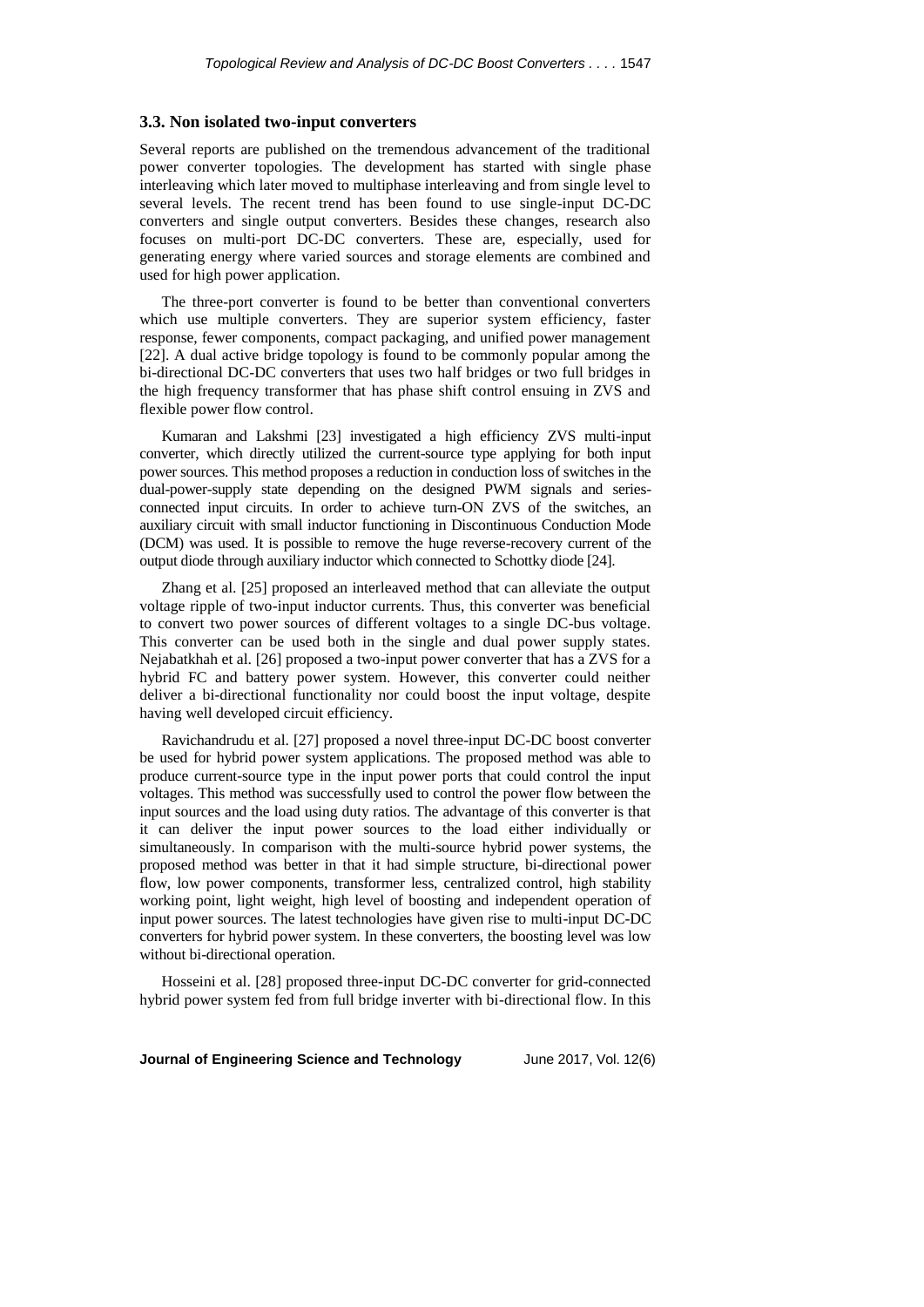model, the presence of transistors resulted in THD and switching losses. Fourport DC-DC converter is also introduced with decoupling and small signal modelling. In this work soft switching multi-port DC-DC boost converter designed for hybrid power generation.

### **3.4. Non isolated multi-port DC-DC converter**

Tao et al. [29] presented a novel multi-input bi-directional DC-DC boost converter which connects a FC, storage and load by a mixture of a DC linkage and magnetic-coupling. A boost two half-bridge and bi-directional directconnected switching cells are utilized. The topology is uncomplicated and requires only minimum number of power switching devices. Moreover, this converter derives or feeds current from the FC and the super capacitor. The scheme is correct choice for medium-power applications where easy topology, independent operation, compacted, and minimum cost are necessary. Various control methods to handle power flow are projected and evaluated. Further, they showed that the proposal of combining the DC-link and magnetic-coupling is developed to multi-port bi-directional DC-DC converters.

Al-Atrash et al. [30] proposed an integrated single-stage DC-DC converter. The converter connects two bi-directional ports and storage port, and an output loading port. The topology is based on the integration of a two-phase boost preregulator into a phase shift controlled converter. The four bridge power switches participate in the shared role of understanding boost conversion, and the transformer operation. The technique is temporarily capable to achieve ZVS of all switching devices. This technique improves the cost related with initiate a switching leg for boost conversion, and saves the loss during switching. A stable frequency switching design is implemented that avoids two of freedom essential for suitable control. The duty ratio of the two phase legs of the bridge is different to control power flow in the boost conversion, while the phase-shift between the legs is used to control the power output port.

Qian et al. [31] presented the design and analysis of a satellite power system, which make use of three-port converters to interface a range of autonomous PV panels, one battery to a regulated bus. The features of converter are minimum component and compact configuration. The interleaved three-port converters boost the power and offer redundancy. The output port "hybrid" current distribution technique displays good transients while necessitate no internal current sharing bus, in the meantime, the passive current sharing scheme is well appropriate to both the Maximum Power Point Tracking (MPPT) and the battery charge control. The analysis and design of the control strategy, the method current sharing for three ports, the MPPT and battery charging are demonstrated.

Al-Atrash and Batarseh [32] suggested a converter to full fill many modern systems that need energy harvesting from numerous sources and the supervision of power storage. The implementation of converter schemes purposely modified for such applications suggest great development potential over conventional methods. Investigation of operating modes and component strain is offered, leading to a talk of proper design procedure. A comparative study is made on the proposed schemes and a conventional converter system. This study created the restrictions under which each of the three design option is most gainful. It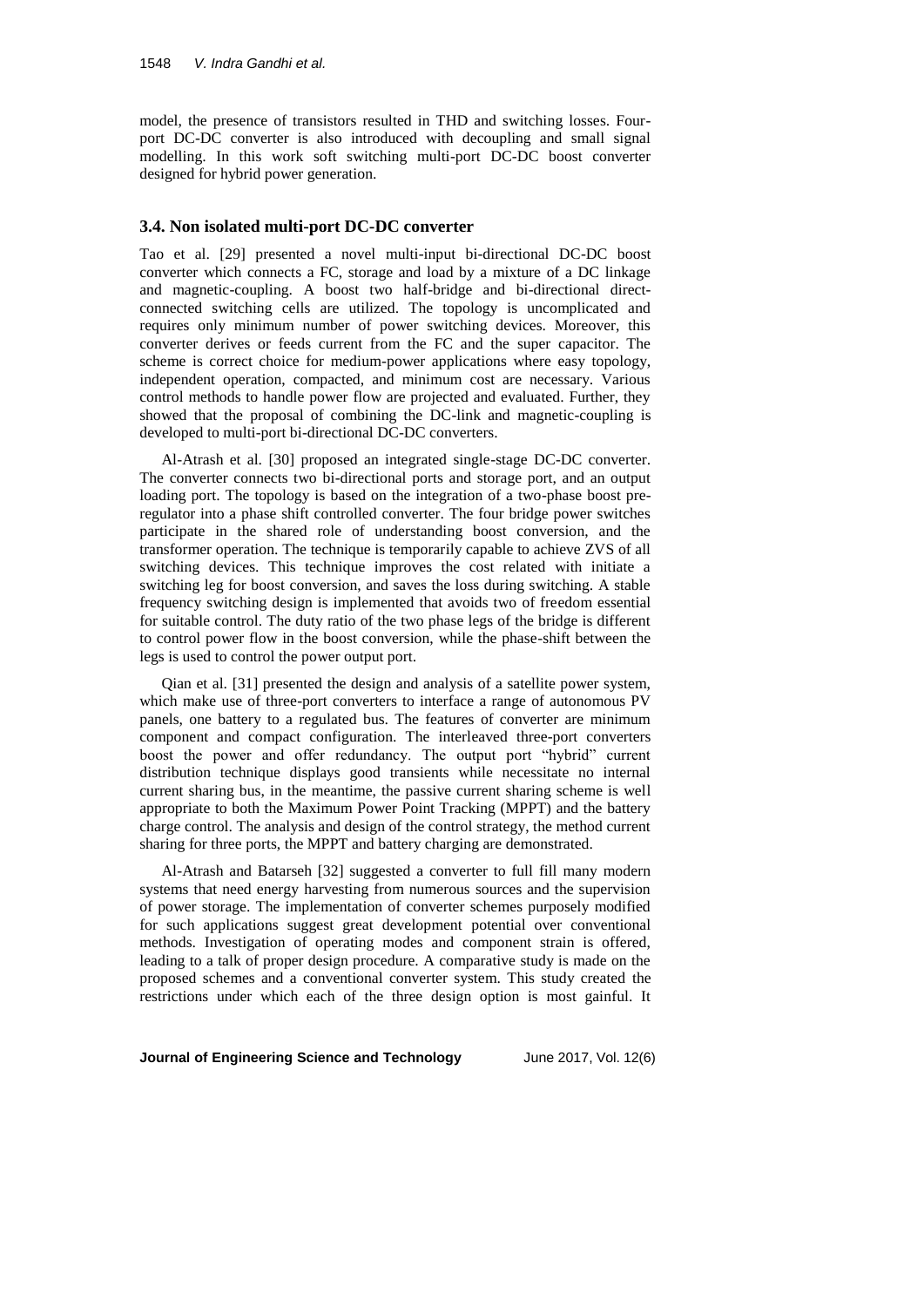demonstrated the ability of the converters to achieve considerable investments in losses and expenses for a variety of multi-port applications.

Zhang et al. [33] designed a new isolated current-fed DC-DC converter with two-input power sources based on multi-transformer, which is appropriate for FC and super-capacitors hybrid system. With particular transformer windings connection approach, the converter can derive power from two different DC sources with minimum voltage and feed it to the higher voltage DC bus or load independently and simultaneously. The detailed operation principle of the proposed converter has been analyzed in dual-input mode and single-input mode, respectively.

Zeng et al. [34] proposed a novel isolated multi-port DC-DC boost converter for concurrent power management of various renewable sources, which can be of dissimilar models and ratings. This DC-DC converter uses one switching device in single-port to which a renewable source is coupled. Consequently, it has the merits of uncomplicated topology and least number of power switching devices. The DC-DC converter is applied for simultaneous MPPT control of a wind and PV hybrid generation system contains one wind energy source and two different PV sources.

### **4. Analysis of Conventional Boost Converter**

Chopper is used to convert fixed DC voltage into variable DC voltage. This chopper can be used to step up or step down the DC input voltage. The boost converters are widely used in renewable power generation such as PV and FC based system for conversion. Moreover, these converters are used in applications such as automobiles, hoists, trolley cars and mine haulers. The existing converters such as basic boost converter topology, single switch soft switching boost converter, isolated boost converter, two-input DC-DC converter and three-input boost converter are dealt in this chapter. At last the problems associated with these converters are presented.

Boost converters are used for the conversion of lower DC input voltage into higher DC output voltage. Conventional DC-DC boost converter using a single power switch as shown in Fig. 2, in which the MOSFET is used as the power switch. There are two operating modes in the converter. During the first operating mode, the switch is turned ON and current completes its path via inductor as shown in Fig. 3. At this mode, inductor stores the energy and load current is maintained by the load capacitor. During the time t1, inductor current increases from minimum to maximum. During the time t2, inductor current falls from the maximum value to minimum value. *Δi* is change in input current. The *t1* and *t2* are derived as follows [35]:

$$
V_{in} = L \frac{\Delta I}{t_1} \tag{1}
$$

$$
t_1 = L \frac{\Delta l}{V_{in}} \tag{2}
$$

$$
V_{in} - V_0 = -L \frac{\Delta t}{t_2} \tag{3}
$$

$$
t_2 = -L \frac{\Delta l}{V_{in} - V_0} \tag{4}
$$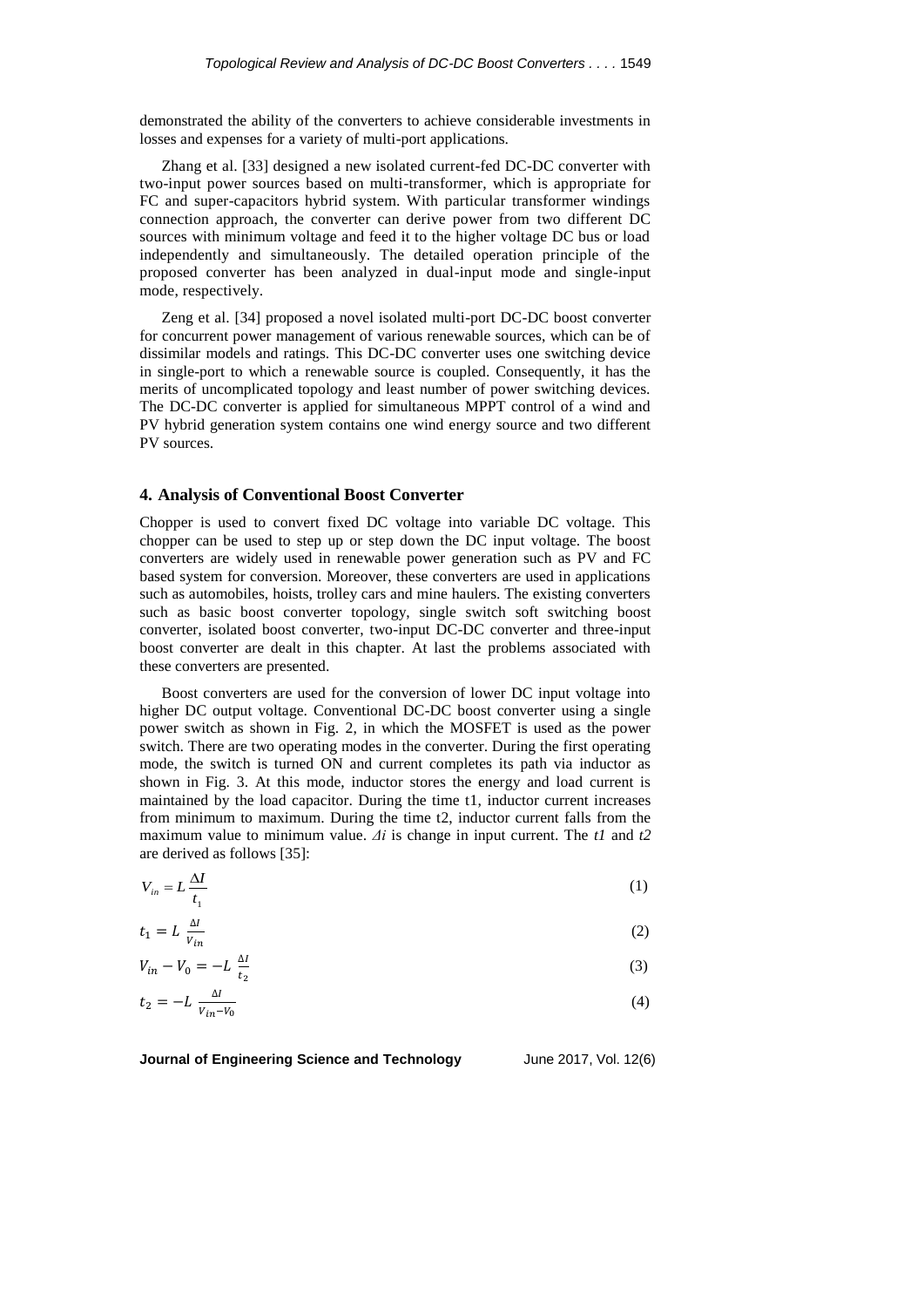

**Fig. 2. Boost converter.**



**Fig. 3. Boost converter-MOSFET ON.**

During the second operating mode, the power switch is turned OFF, and current completes its path via inductor as shown in Fig. 4. At this mode, inductor releases the stored energy, and the load receives the load current. The diode and MOSFET switch is operating in a complementary manner. The current flows through the inductor, diode, capacitor and load. The output side capacitor across the load used as a filter in the converter circuit [35]. For high switching frequencies the switching device can be replaced by IGBT.

The mean value of output voltage can be estimated by replacing time period  $tI = DT$  and  $t2 = (1-D)$  *T* in Eqs. (1) and (3) [35]. Similarly, average current in the output is calculated by assuming *VinIin* = *Vo Io*. The output voltage *Vo* is calculated as follows and it shows that *Vo* is the function of duty cycle.



**Fig. 4. Boost converter - MOSFET OFF.**

$$
V_0 = V_{in} \frac{\tau}{t_2} \tag{5}
$$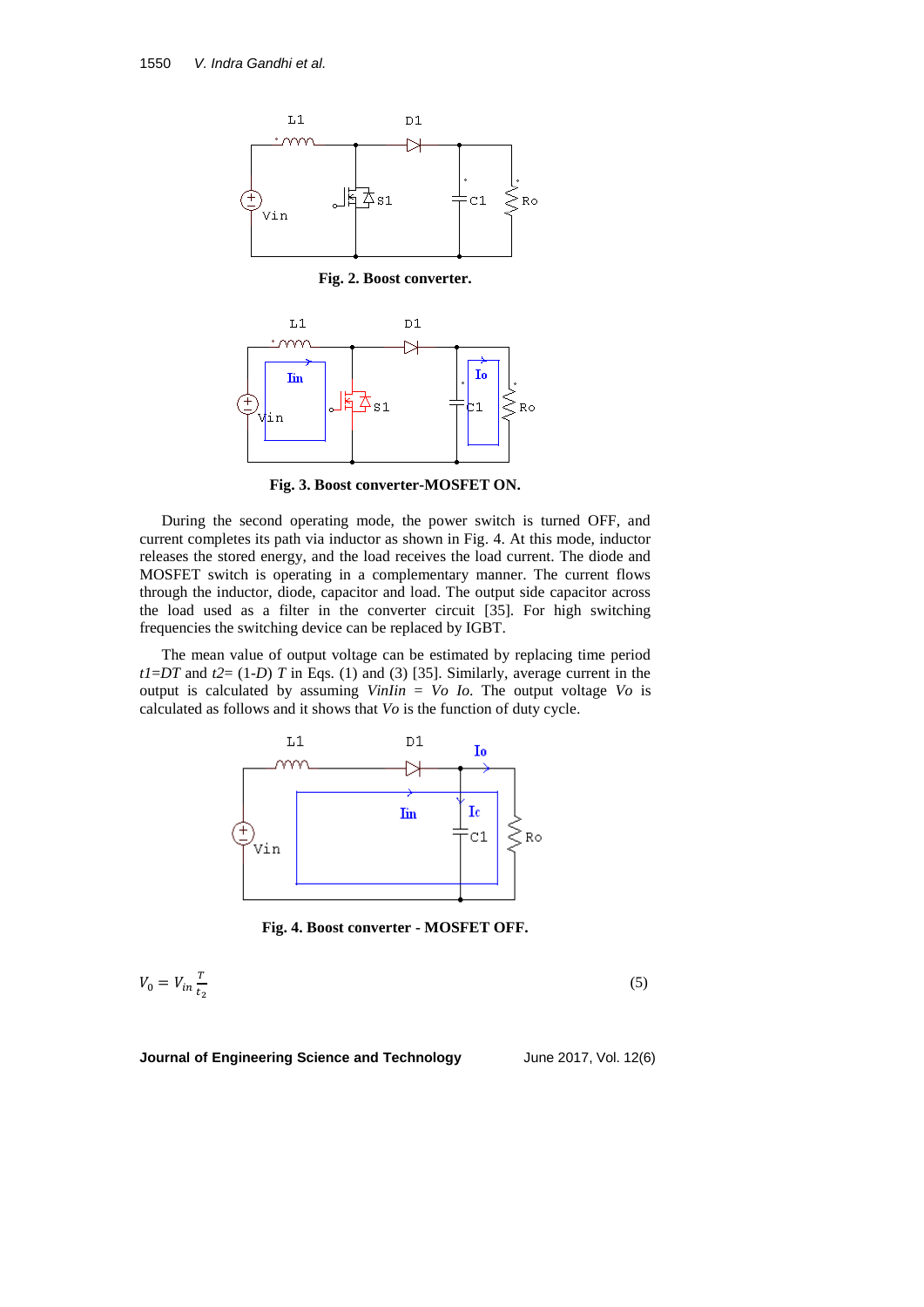$$
V_0 = \frac{V_{in}}{(1 - D)}\tag{6}
$$

$$
I_{in} = \frac{I_o}{(1 - D)}\tag{7}
$$

The switching time period is calculated by summing up both the time periods *t1*and *t2* from Equations (3.2) and (3.4) [35]. The frequency is obtained by taking inverse of this switching time period *Ts*.

$$
T_s = t_1 + t_2 \tag{8}
$$

$$
T_s = L V_0 \frac{\Delta l}{V_{in}(V_0 - V_{in})}
$$
\n<sup>(9)</sup>

Peak to Peak value of ripple current and ripple voltage in this boost converter is calculated given in Eqs. (10) and (12) [35]. The ripple current mainly depends on the value of inductance connected to input side, while the ripple voltage mainly depends on the capacitance connected in the load side [35].

$$
\Delta I = \frac{V_{in}(V_o - V_{in})}{LV_0 f} \tag{10}
$$

$$
\Delta V_c = \frac{1}{c} \int_0^{t_1} I_c \, dt \tag{11}
$$

$$
\Delta V_c = \frac{I_0 \left( V_0 - V_{in} \right)}{f V_0 c} \tag{12}
$$

Parameters designed for this conventional boost converter is shown in Table 1. The variation of input current ripple for change input inductor is shown in Fig. 5. It clearly shows that, current ripple in the input increases for small value of inductor. The current through an inductor is shown in Fig. 6. The DC input voltage is boosted as shown in Fig. 7. These waveforms clearly show that the load voltage is present when an inductor current decreases from maximum to minimum and vice versa [1]. The boosted output voltage is equal to 200 V.

**Table 1. Conventional boost converter parameters.**

| Input Voltage          | 100V         |
|------------------------|--------------|
| <b>Output Voltage</b>  | 200V         |
| Duty cycle             | 60%          |
| Frequency              | 5kHz         |
| Inductor               | 1mH          |
| Capacitor              | $100 \mu F$  |
| <b>Load Resistance</b> | $100 \Omega$ |



**Fig. 5. Inductor vs. current ripple.**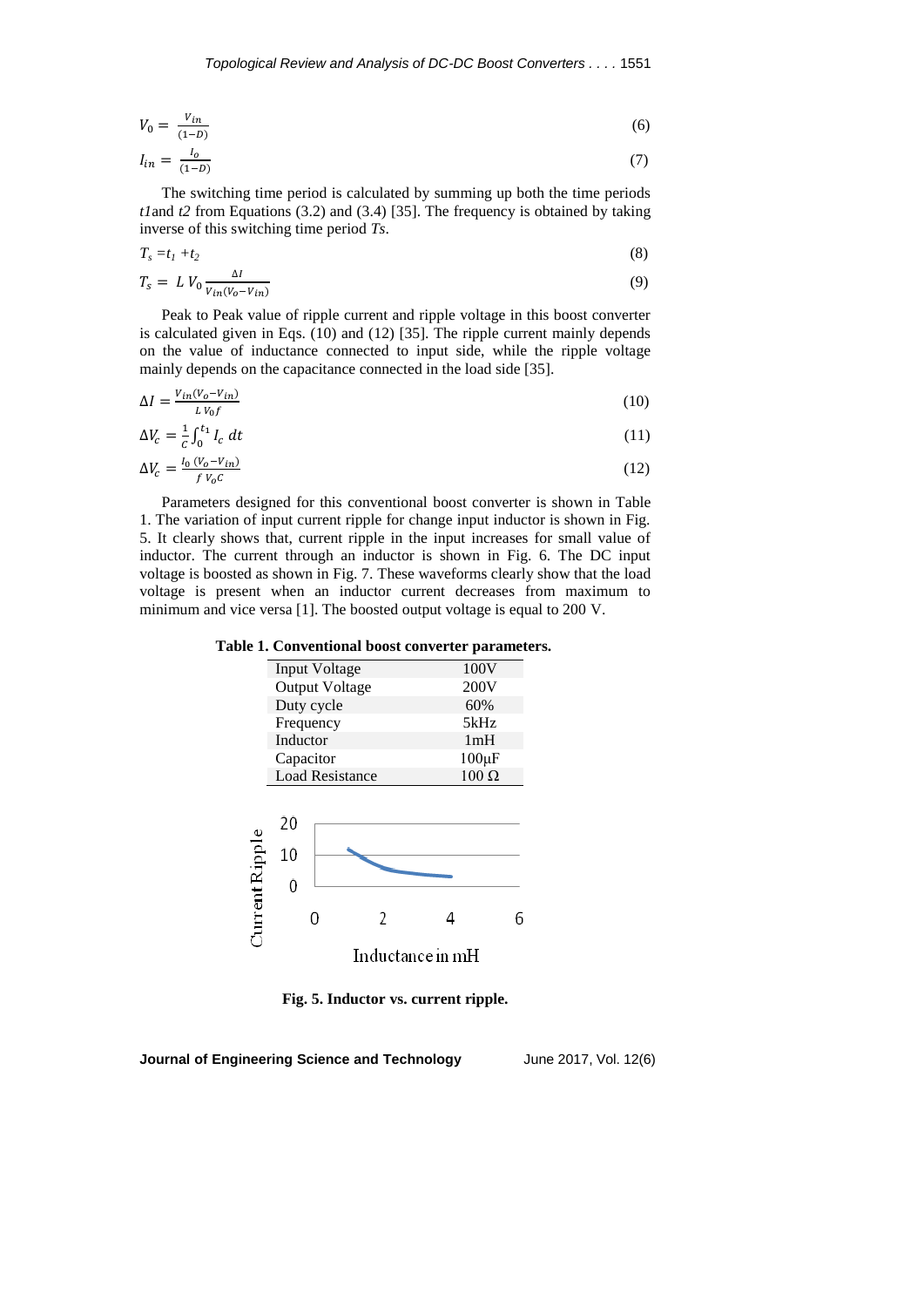

**Fig. 7. Output DC voltage of boost converter.**

The boost converter operation is continuous and the efficiency of the converter is good due to the presence of single switch. The output voltage depends on the duty cycle value of the switch. The output voltage can be stabilized by applying appropriate design of input side inductor and output side capacitor.

### **5. Analysis of Soft Switching Boost Converter**

The above hard switching DC-DC converters are replaced gradually by soft switching converters in many applications due to the associated switching losses and large number of components [36]. The soft switching boost converter circuit is obtained by including, an inductor, two diodes and two capacitors in the conventional boost converter circuit. Switching ON/OFF is controlled by one switch while the switching loss is decreased by switching at zero-current and zero-voltage controlled resonance of *L2* and *C2*. Fig. 8 illustrates the singleswitch soft switching boost converter.

In Fig. 8 the switch is kept in the OFF position during the first switching stage and the DC output of PV cell is directly transferred to the load via *L1* and *D3*. The inductor current reduces linearly, because at this point, the main inductor voltage reaches *Vin*-*Vo*. The second switching will start in case the switch becomes ON in ZCS condition. The output voltage is then given to the resonant inductor *L2* increasing the current linearly. When the inductor current *L1* and *L2* becomes equal, the output side diode *D3* current reaches zero. When the *Dout*, i.e., output side diode, current reaches zero, the switch turns OFF leading to the beginning of switching period. At this point, the auxiliary capacitor *C1* and the auxiliary resonant inductor *L2* resonate resulting in fall of *C2* voltage to zero at the output voltage. During this time, the main inductor *L1* current passes through *L2* and the switch.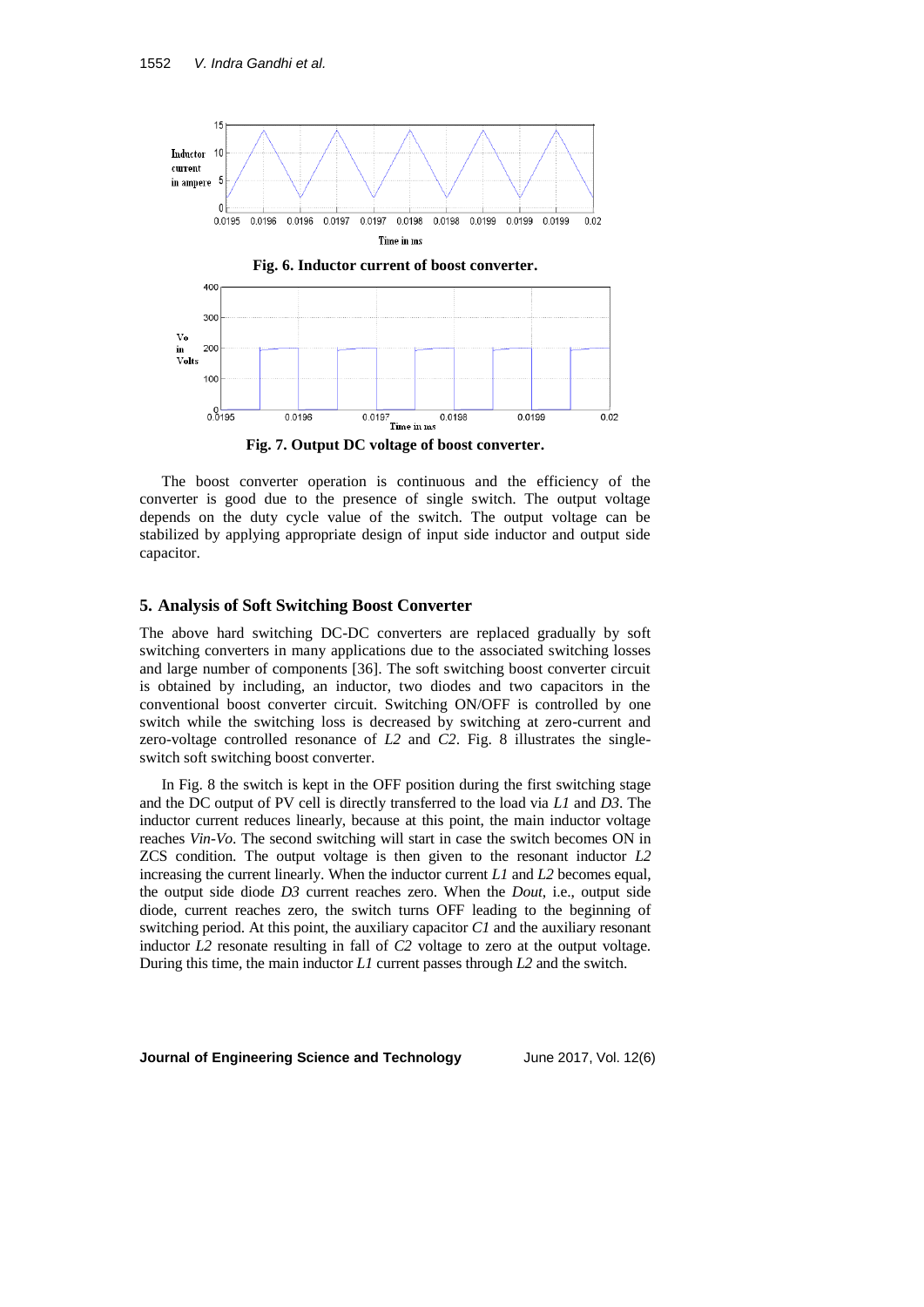

**Fig. 8. Single switch soft switching boost converter.**

During the fourth switching period, this mode starts. The result of auxiliary resonant capacitor voltage becomes zero and turning ON of the two auxiliary diodes *D1* and *D2* occurs. The splitting of auxiliary resonant inductor current into two occurs at this stage: (1) Main inductor *L1* current and (2) The current turning through two auxiliary diodes. The current of the main inductor increases linearly and the entire current is supplied to the boost converter.

Two current loops occur during the fifth switching period. One of them is the *LI*-*C1*-*Vin* loop and auxiliary resonant capacitor *C2* increases linearly from zero to the output voltage *Vout*. The second resonance occurs at the other loop *L2*-*C2*- *D1*. The energy stored at *L2* moves to *C2*. On complete storing of the energy, the current of *L2* reaches zero while the voltage of *C2* reaches the maximum value.

During the sixth switching period, the voltage of *C2* reduces continuously resonates on the loop of *D2*-*C2*-*L2*-*D3*-*C3* and moves the energy of *C2* to *L2*. On *C2* voltage becoming zero, there will be a reverse flow of *L2* current from the existing direction in mode 5. At the same time, when the *C3* voltage becomes zero, the anti-parallel diode of the switch becomes ON moving to the next mode.

The seventh switching period also has two current paths. The main inductor *L1* current transfers the current to the output via *Dout* and the current decreases linearly. The current of the auxiliary resonant inductor *L2* transmits the energy to the load through *Dout* and flows through the anti-parallel diode of the switch. If the current of the auxiliary resonant inductor *L2* becomes zero, mode ends.

Table 2 depicts the parameters of the boost converter. For the tabulated parameters the converter can produce the maximum power of 1 kW. The resonant inductor and capacitor are selected such that to operate the converter with soft switching.

|  |  |  |  | Table 2. Soft switching converter parameters |
|--|--|--|--|----------------------------------------------|
|--|--|--|--|----------------------------------------------|

| <b>Parameters</b>     | <b>Values</b> |
|-----------------------|---------------|
| <b>Rated Power</b>    | 1kW           |
| Input Voltage         | 200V          |
| <b>Output Voltage</b> | 360V          |
| Inductor $L_1$        | 1.5mH         |
| Switching frequency   | 10kHz         |
| Capacitor $C_1, C_3$  | 10nF          |
| Inductor $L_2$        | $50\mu H$     |
| Capacitor $C_2$       | 100nF         |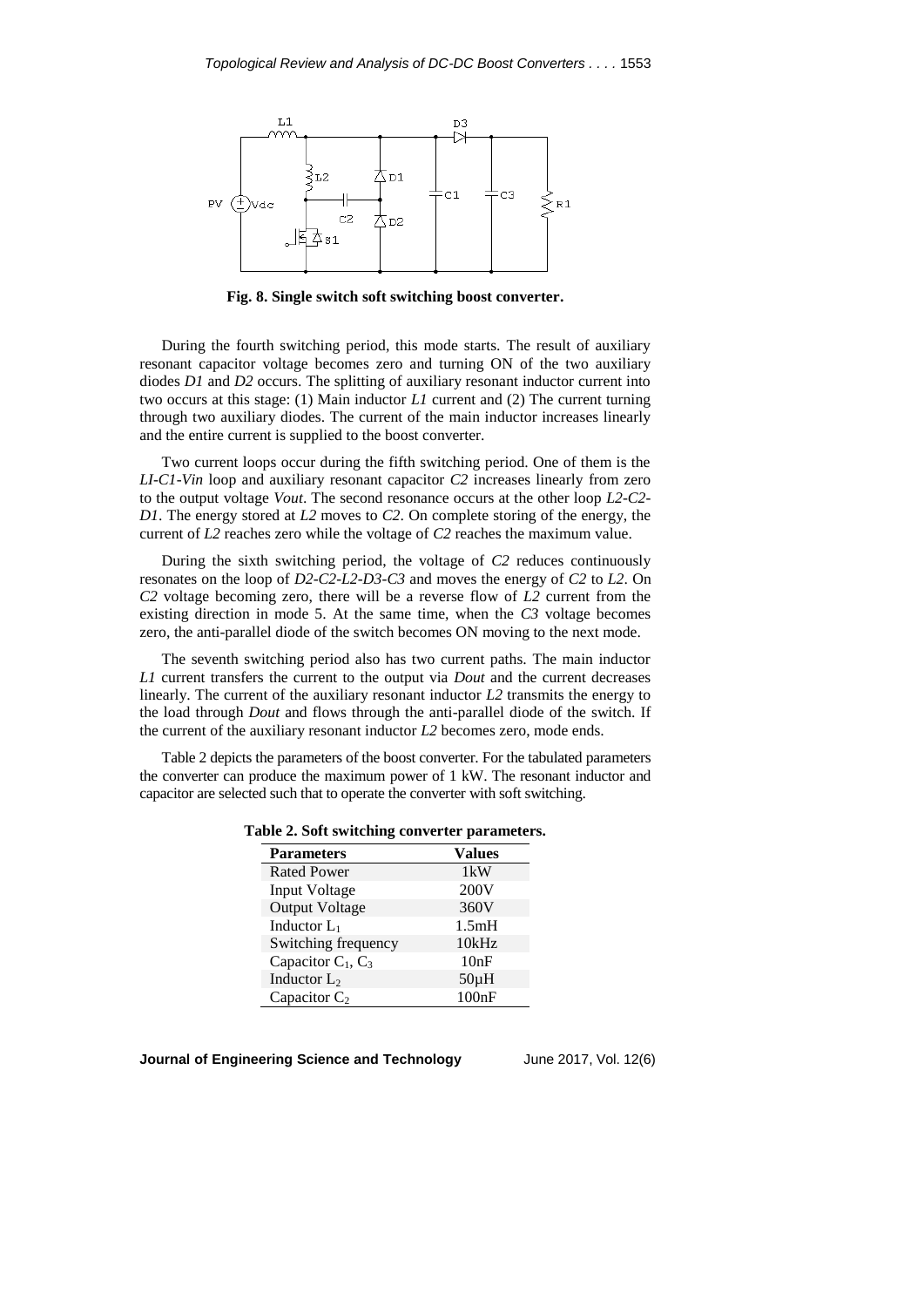The following equations are used to calculate the resonant frequency and the impedance at resonant condition.

$$
\omega_{r1} = \frac{1}{\sqrt{L_1 C_3}}\tag{13}
$$

$$
\omega_{r2} = \frac{1}{\sqrt{L_2 c_2}}\tag{14}
$$

$$
Z_{r1} = \sqrt{\frac{L_1}{C_3}}
$$
 (15)

$$
Z_{r2} = \sqrt{\frac{L_2}{C_2}}\tag{16}
$$

The soft switching DC-DC converter efficiency is calculated by increasing the load gradually, which is shown in Table 3. The efficiency is calculated for both hard switching boost converter and soft switching boost converter. In Fig. 9, the change in efficiency is clearly shown for different values of input voltage. It shows that the efficiency in the Soft Switching Boost Converter (SSBC) is higher than the Hard Switching Boost Converter (HSBC) [37].



**Fig. 9. Efficiency comparisons - HSBC and SSBC.**

### **6. Analysis of Interleaved Boost Converter**

In case of normal boost converter, if the duty cycle is more than 50%, the capacitor, stores the output current for a greater section of every time period than the storage inductor. Consequently, to sustain tolerably less output side ripple in voltages, a big capacitance is need to make sure that the *Vo* does not drop as the stored energy is provided by capacitor during the operating period. Both DC and AC currents are sourced via a storage inductor, this must be considered such that the inductor core should not soak at high power applications. In addition, elevated temperatures typically lower the saturation flux threshold of the inductor core material, making this requirement a more significant design consideration. To overcome these problems, an interleaved converter configuration involving two conventional boost converters, was calculated to minimize reduce the trouble on the  $C_0$  as well as the inductor. Further profits of interleaving contain good power handling capacity, and reliability. An interleaved converter configuration, however, increases the cost of extra inductors, power devices, and output side converters. Coupled inductor schemes also offer more merits such as minimized core loss and winding loss as well as reduced current ripple (Fig. 10).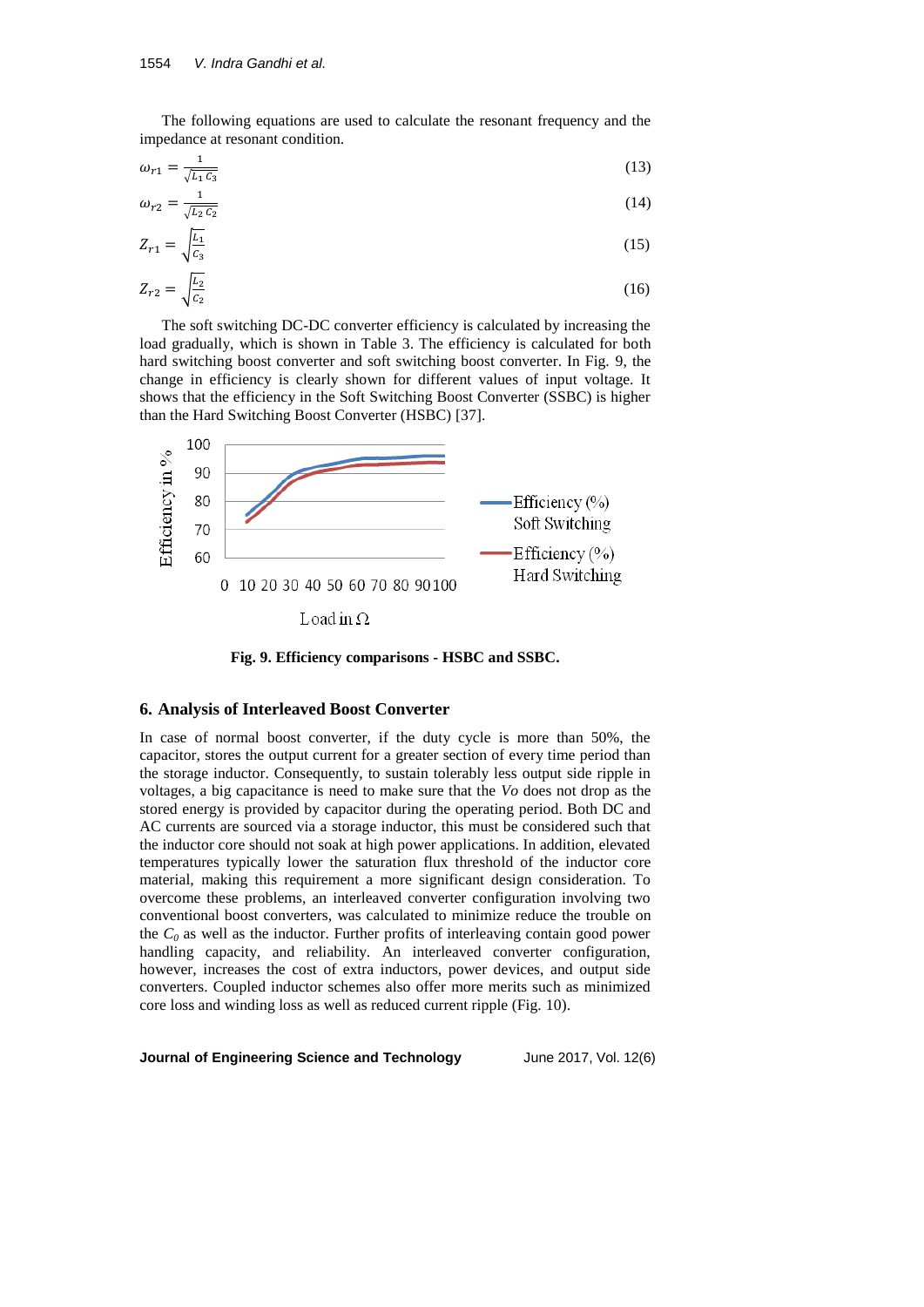The increase in size of an inductor reduces the current ripple. It reduces the voltage stress on the power MOSFET switches considerably and improves the lifecycle of the switches. Comparison with voltage stress on conventional type converter switch and interleaved converter switch depicted in Fig. 11. Thus, it can reduce the current rating of the switch and the maximum voltage across the switch. The voltage stress on the switches is calculated in terms of output voltage  $1V = Vo$ of the converter. These inductors also used to reduce the input side current ripples considerably. The stress on the switching device is less when duty cycle is 30%.

### **7. Analysis of Isolated Multi-Port Converters**

Now a day, multi-port converters propose a promising solution for the replacement of many power conversion steps used in conventional hybrid systems, which joins various renewable sources in its structure. Power electronic interfacing methods are categorized into two types one is DC-link interfacing in which the converter directly combines different power sources through a common DC-link and second one is magnetic interfacing in which converter combines different power sources by means of magnetic coupling. In both the methods current fed and voltage fed interfacing is possible.

| Table 3. Efficiency with change in load. |                  |                                         |  |
|------------------------------------------|------------------|-----------------------------------------|--|
| Load in $\Omega$                         |                  | Efficiency (%) Soft Efficiency (%) Hard |  |
|                                          | <b>Switching</b> | <b>Switching</b>                        |  |
| 10                                       | 75.2             | 72.8                                    |  |
| 20                                       | 81.8             | 79.2                                    |  |
| 30                                       | 89.1             | 86.6                                    |  |
| 40                                       | 92               | 89.9                                    |  |
| 50                                       | 93.4             | 91.4                                    |  |
| 60                                       | 95               | 92.8                                    |  |
| 70                                       | 95.2             | 93                                      |  |
| 80                                       | 95.4             | 93.4                                    |  |
| 90                                       | 96               | 93.8                                    |  |
| 100                                      | 96               | 93.8                                    |  |



**Fig. 10. Interleaved soft switching boost converter.**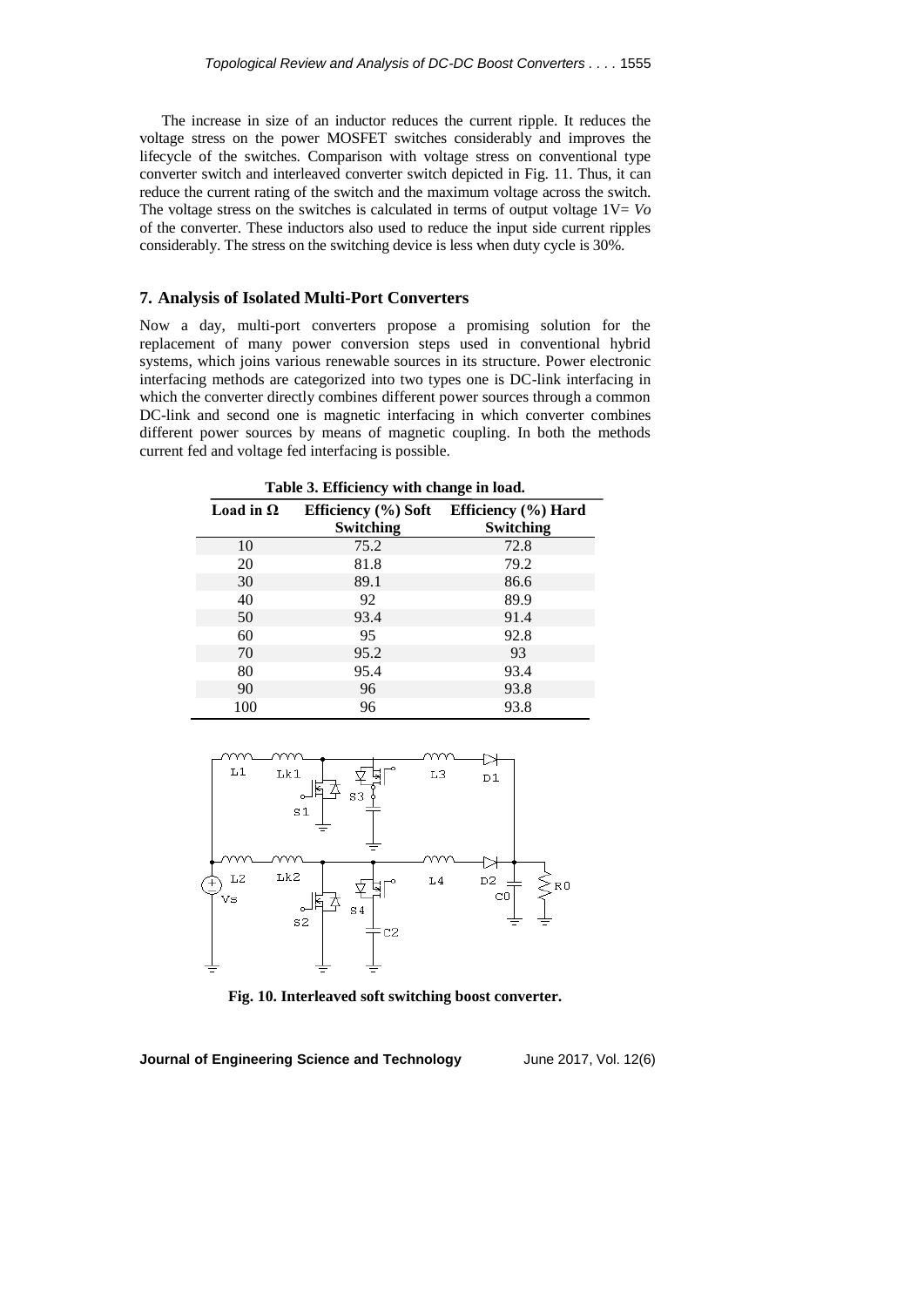

**Fig. 11. Voltage stress in switching devices.**

#### **7.1. Analysis of three-port converter with transformer**

At first multi-input converter was initiated by Matsuo et al. [38]. Figure 12 shows the basic structure of multi-input converter, which is fundamentally composed of two fly-back converters with magnetic coupling. Any one of source can transfer power at moment because of the fact that switching devices *S1* and *S2* are operated on time sharing concept due to the clamped voltage on the transformer winding.



**Fig. 12. Basic two-input DC-DC converter.**

Moreover, working based on fly-back technique is not practically applicable for applications with high power due to its more leakage inductance current. Another drawback is that there is no bi-directional power flow in this converter. Another current fed multi-input converter used for renewable source applications, is implemented by Chen et al. [39] as shown in Fig. 13. In this topology there are two current-fed input circuits, a three-winding transformer, and a common diode output side circuit. In this current-fed multi-input converter type switches are connected in series with a reverse-blocking diode. It is used to regulate the current path direction and avoid the reverse flow of power from other DC sources. The circuit topology has many merits such as simultaneous power transfer capability, soft switching facility and proper electric isolation [40-41]. However one disadvantage due to the existence of block diodes is that, it permits the power transfer from sources to the load and this prevents the DC-DC converter from applications with energy storage elements which usually require bi-directional power flow. In this method, current ripple present in the input is more due to its voltage fed input. Tao et al proposed three-port dual half bridge DC-DC boost converters in which the component count is reduced much than the previous topologies. But this asymmetrical structure leads to the complicated design of controller.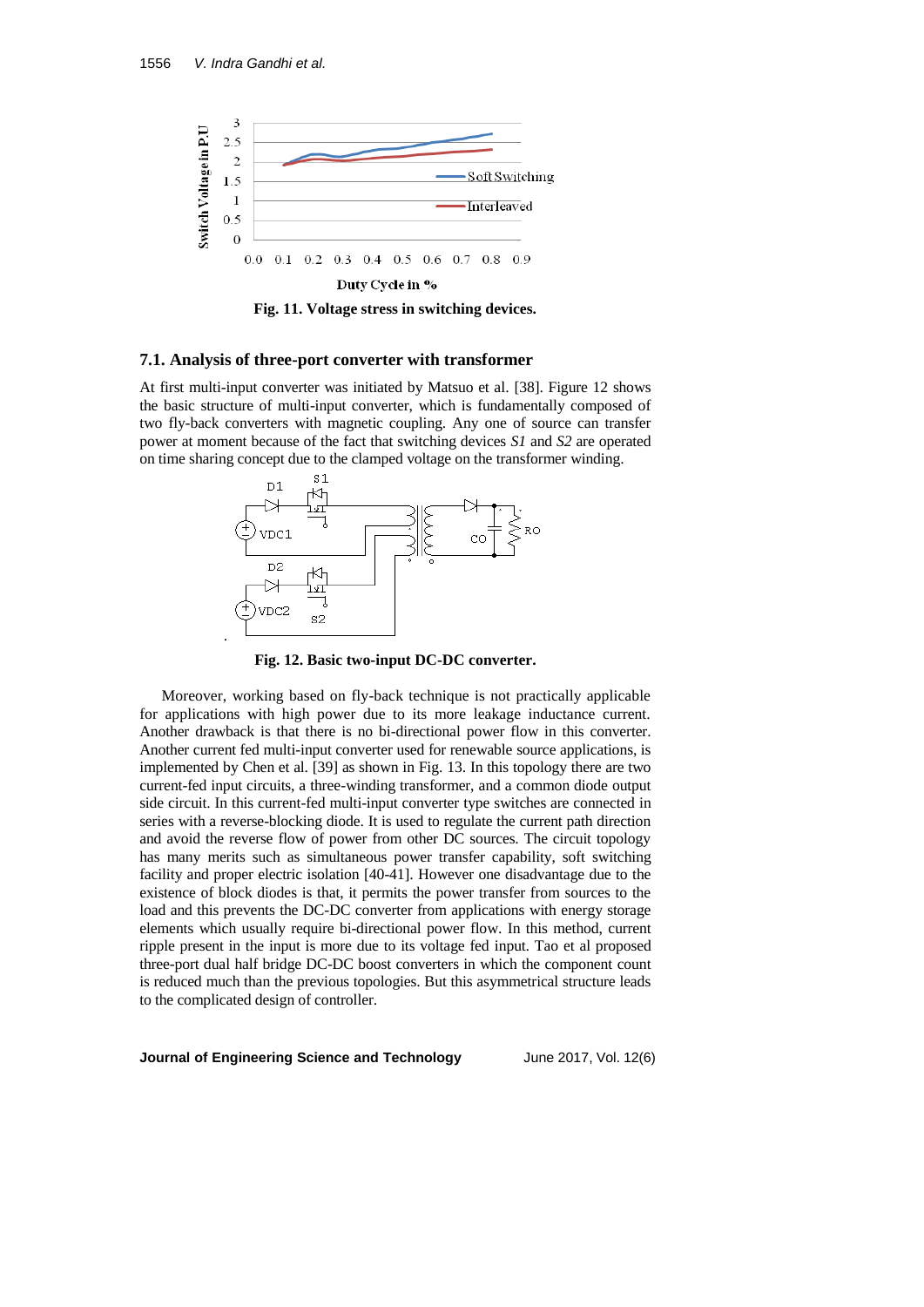### **7.2. Analysis of multi-port converter with transformer**

A single switch isolated DC-DC boost converter has minimum number of switches than the existing isolated techniques and hence it reduces the cost of the converter [42- 44]. The energy in this technique is moved in an entire switching period instead of only during the switch ON time interval of switch, which decreases the maximum current and improves the efficiency of the converter.

The circuit topology of the single-switch isolated DC-DC converter is shown in Fig. 14, which contains of a low voltage side and a high voltage side connected using high frequency transformer. The low voltage side contains of an inductor *L1*, a switch *S1*, an energy storage capacitor, and the transformer primary winding. The high voltage side contains of the transformer secondary winding, it is joined to a bridge rectifier consists of four diodes *D1* - *D4* and a *LC* filter. The high frequency transformer's turn ratio is  $N = NI / N2$ , where *N1* and *N2* represents the number of turns in the primary winding and secondary windings, respectively. This converter achieves two major functions: regulation of low varying input DC voltage of PV to a high fixed output voltage *Vo* and tracking the PV panel maximum power point. The converter operation is controlled by a switch *S1* and capacitors are enough to reduce the voltage ripples.



**Fig. 13. Two-Input current fed full bridge DC-DC converter.**

The primary side voltage across primary winding, current in the switch during its ON and OFF period and duty cycle of the switch for the single-switch isolated DC-DC converter is shown in Fig. 15. In Fig. 13, first key waveform shows the duty cycle of the switch *S1*. When *S1* is in ON condition the, inductor *L1* starts to store the energy which is shown in the second key waveform. Inductor discharges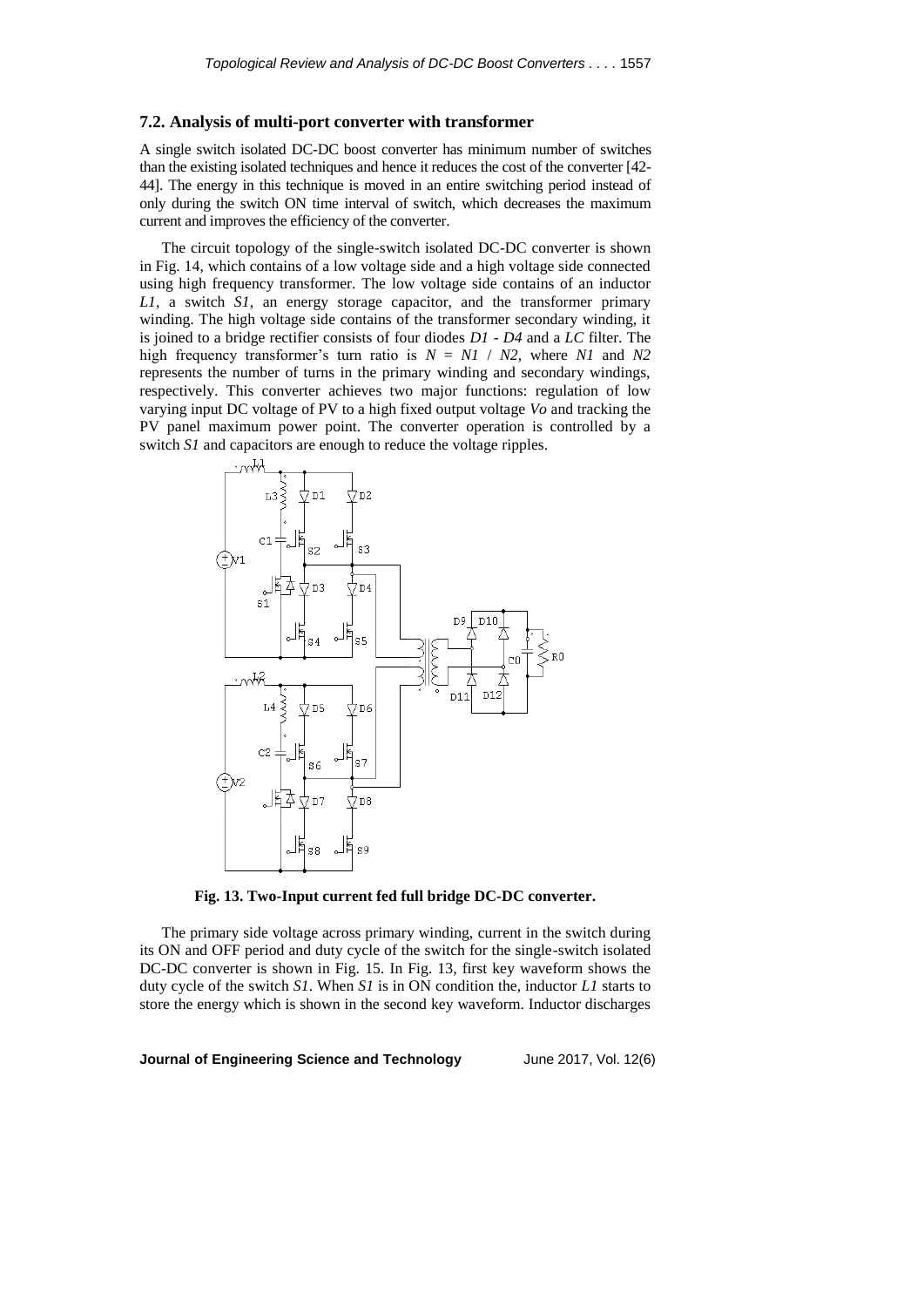the energy stored in it when the switch is in OFF condition. Simultaneously, the primary side DC voltage is also captured to show the negligible voltage during turn OFF period.



**Fig. 14. Single switch isolated DC-DC converter.**

The relationship between input and output voltage of the converter is depends on the transformer turns ratio and duty cycle of the switch. This converter operate as a boost converter for duty ratio more than 0.5 with *N*=1.The relation given as follows.

$$
\frac{v_{out}}{v_{in}} = 2 \, ND \tag{17}
$$

where *N* is Turns ratio of transformer and *D* is Duty ratio of the switch.

This single switch circuit is extended for multiple inputs as shown in Fig. 16. It consists of a low voltage input side and a boosted voltage output side circuit connected using high frequency transformer. Parallel connected input side ports and energy storage capacitor linked with the primary winding of the high frequency transformer [45-46]. Single-port contains a controllable MOSFET switch, inductor and a power diode. In the secondary side of the high frequency transformer consists of a diode rectifier, and a *LC* filter.

The transformer's turn ratio is defined as *N*= *N1* /*N2*, where *N1* and *N2* are the numbers of turns of the transformer primary winding and secondary windings, respectively. This isolated boost converter has three operating modes: 1) All three switches are ON condition 2) Switch *S1* is OFF while at least any other switches is ON and 3) All the switches are in OFF condition.

In the above topology the stress on the switch is more and usage of transformer increases the cost and losses too. The switch *S1* should be turned OFF before the switch *S2*, otherwise *L2* will continue to charge through *S1* even *S2* is in OFF. Moreover, the size of the transformer is bulky which maximizes the size. The steady state equations for multi-input isolated DC-DC converter is derived as follows

When the switch 1 conducts,

$$
L_1 \frac{di_1}{dt} = V_1 - (i_1 \cdot r_1 - V_{cs} - V_t)(1 - d_1) \tag{18}
$$

$$
C_s \frac{dV_{cs}}{dt} = i_{cs}d_1 + i_1(1 - d_1)
$$
\n(19)

$$
\frac{di_L}{dt} \frac{L_0}{N} = Ni_{cs}d_1 + NV_t(1 - d_1) - V_{dc}
$$
\n(20)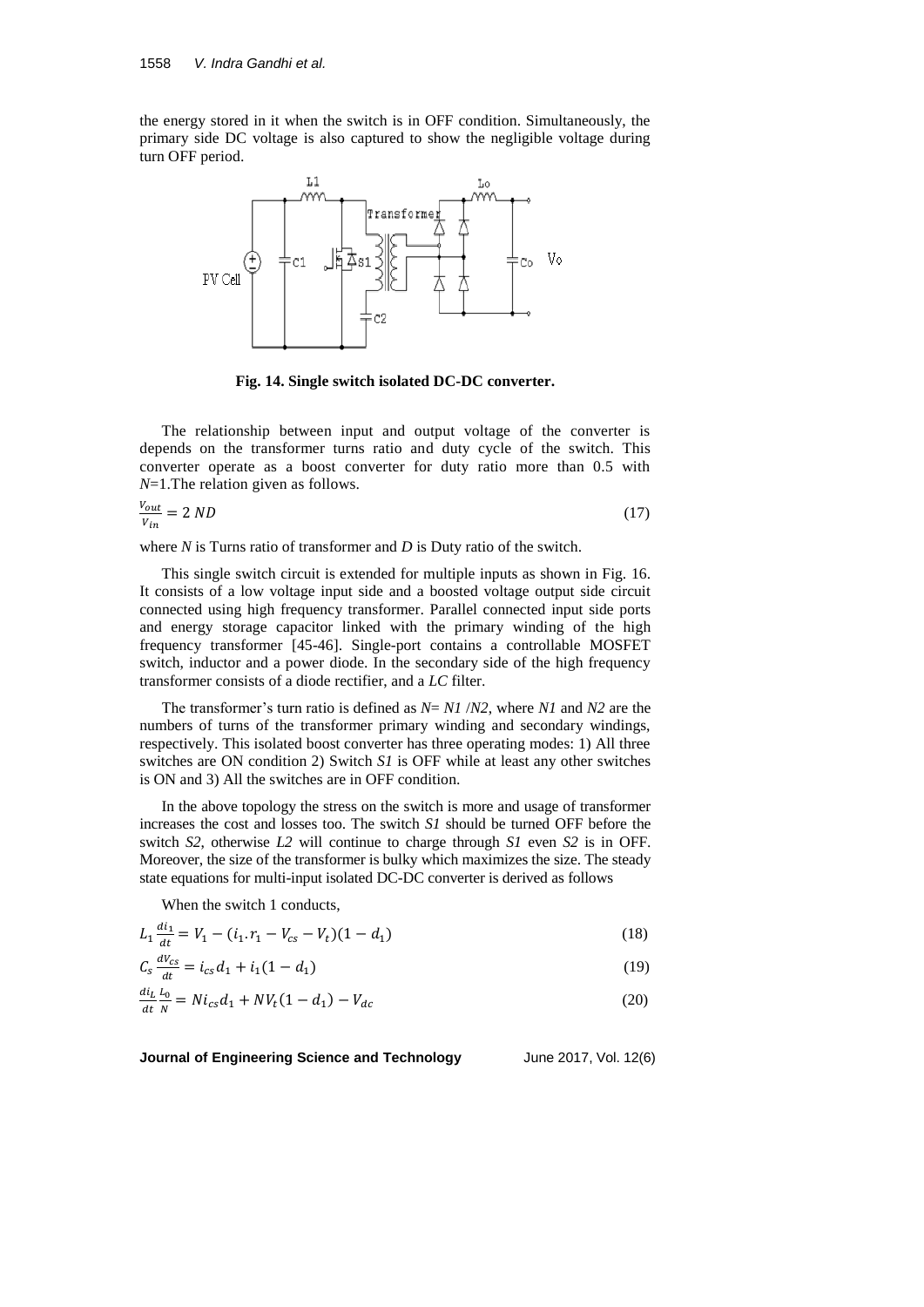where  $d_1$ =duty cycle of switch1,  $V_t$ =Voltage across transformer primary *V<sub>cs</sub>*=Voltage across capacitor *CS*,  $i_1r_1$ = Parasitic resistive drop in  $L_1$ ,  $V_{dc}$  =Output voltage. When the switch 2 conducts,

$$
L_2 \frac{di_2}{dt} = V_2 - (i_2 \cdot r_2 - V_{cs} - V_t)(1 - d_2) \tag{21}
$$

$$
C_s \frac{dV_{cs}}{dt} = i_{cs}d_2 + i_2(1 - d_2)
$$
\n(22)

$$
\frac{di_L}{dt} \frac{L_0}{N} = Ni_{cs}d_2 + NV_t(1 - d_2) - V_{dc}
$$
\n(23)

where *d2*=duty cycle of switch 2, *i2r2*= Parasitic resistive drop in *L2*.



**Fig. 15. Single switch isolated converter waveforms.**



**Fig. 16. Multi-input isolated DC-DC converter.**

When the switch 3 conducts,

$$
L_3 \frac{di_3}{dt} = V_3 - (i_3 \cdot r_3 - V_{cs} - V_t)(1 - d_3) \tag{24}
$$

$$
C_s \frac{dV_{cs}}{dt} = i_{cs}d_3 + i_3(1 - d_3) \tag{25}
$$

$$
\frac{di_L}{dt}\frac{L_0}{N} = Ni_{cs}d_3 + NV_t(1 - d_3) - V_{dc}
$$
\n(26)

where *d3*=duty cycle of switch 3, *i3r3*= Parasitic resistive drop in *L3*. The output DC voltage in the multi-input DC-DC converter is shown in Fig. 17. The steady state is reached at 142.5V. The figure presents that the conversion ratio of the isolated converter is poor than the integrated converter. The *PWM1*, *PWM2* and *PWM3* are the signals applied to gate of the switches *S1*, *S2*, and *S3* respectively (Fig. 18). All the sources are effectively working in this converter configuration, for which the switch *S3* must not be turned off before *S2* is switched off.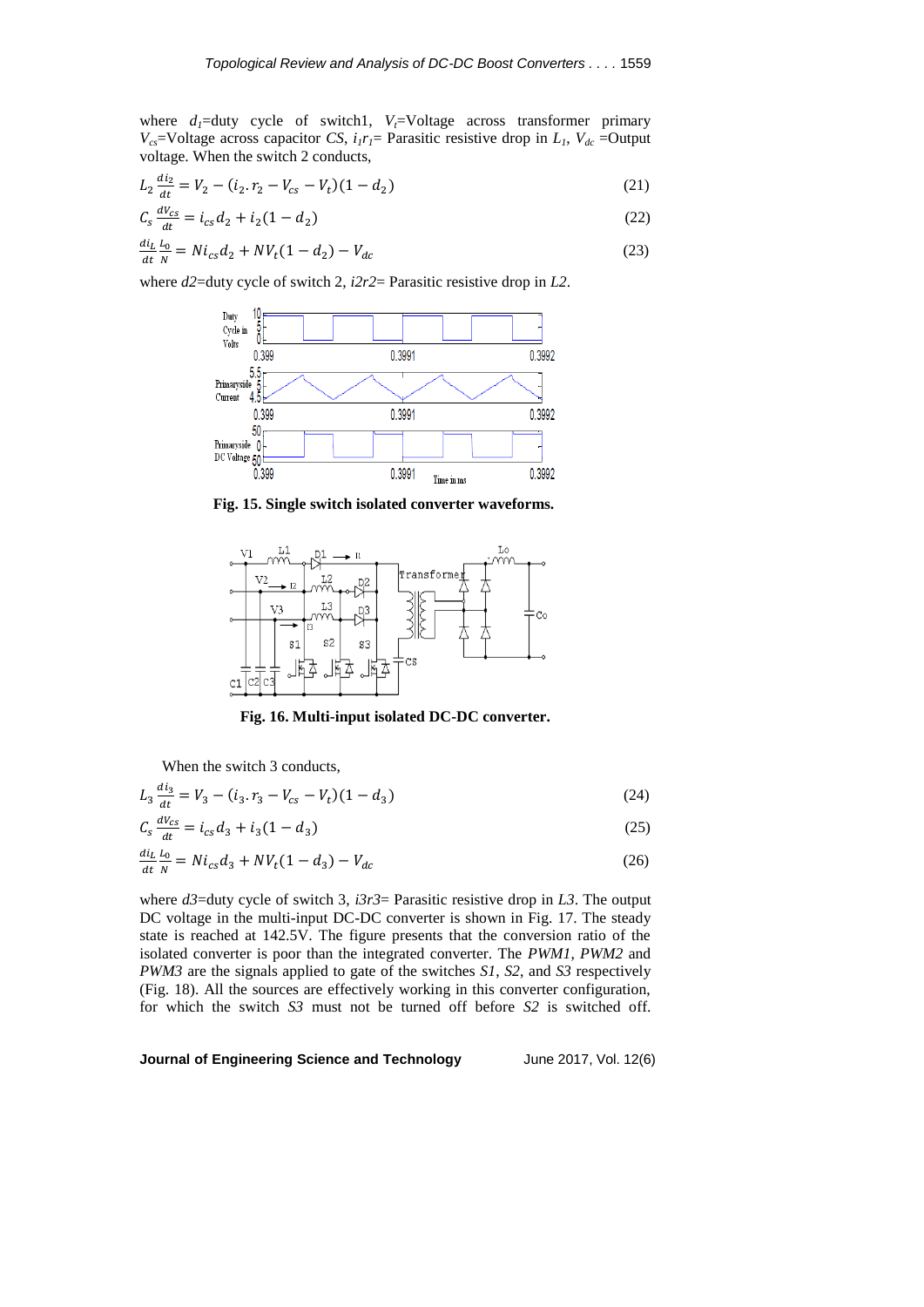Similarly switch *S2* must not be turned off before *S1* is switched off, if not, *L3* will constantly store up energy through *S1* even *S3* is in off condition, which is not preferred operation.





**Fig. 18. Isolated converter PWM signals.**

All the above reported DC-DC boost converter topologies have one or more of the difficulties given below:

- There is no facility for bi-directional port for energy storage application.
- The powers from renewable sources are not transferred individually and simultaneously.
- Electric isolation is poor. So that it is not suitable for high power application.
- Soft switching technique is not accomplished for all the switches present in the circuit.
- More number of components is present in the circuit and related gate driver circuits are complicated.
- Asymmetrical design structure will lead to complicated power flow control.

#### **8. Analysis of Non Isolated Multi-Port Converters**

In this research study, a DC-DC boost converter that uses the wind, PV, FC and battery input ports for hybrid power generation system is proposed. The proposed converter with unified structure consists of three unidirectional input ports, which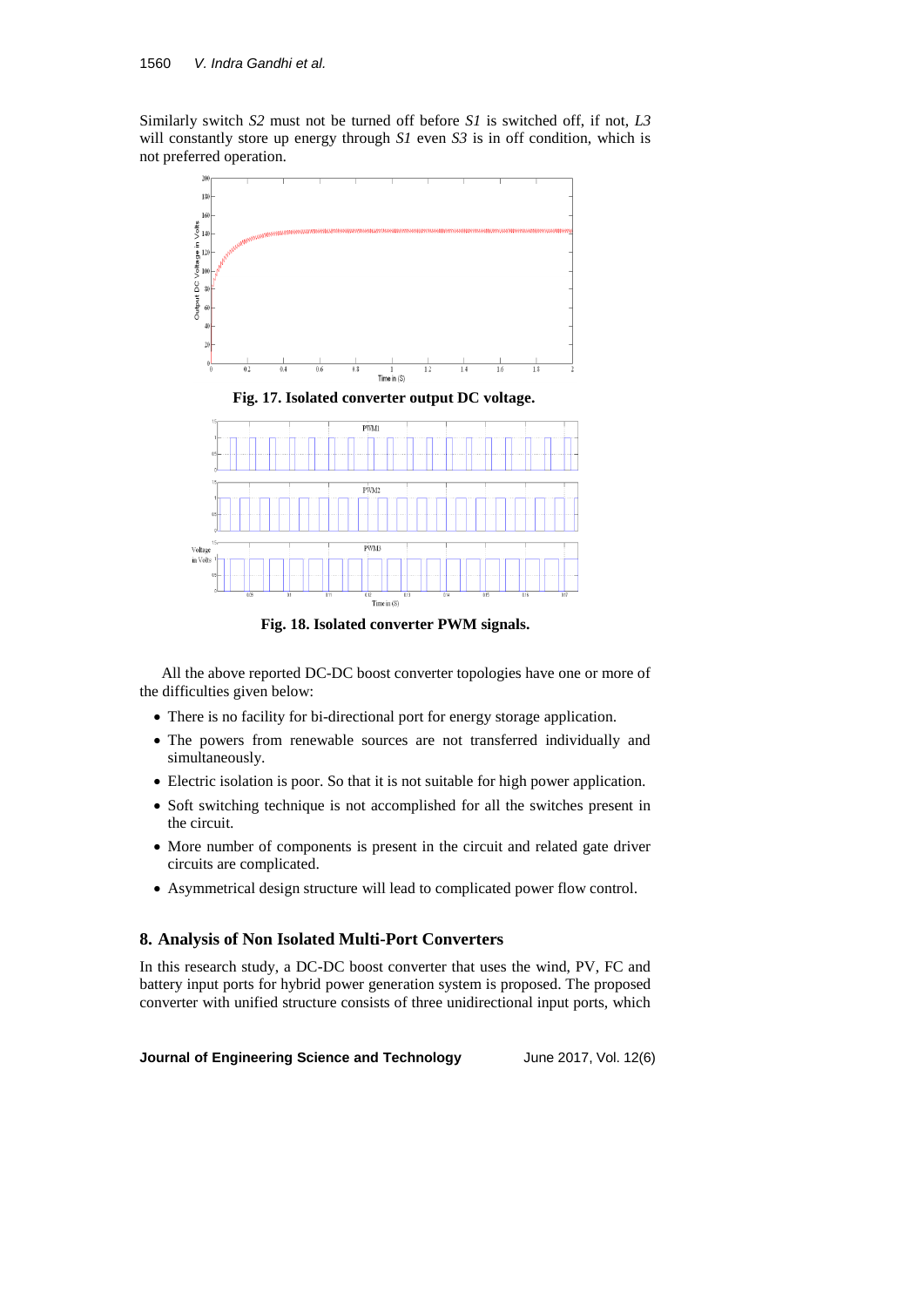act as the input power sources; a bi-directional input-port for storage, and an output load-port as shown in Fig. 19. PV and FC input ports function as constant current source type as well as build up the input voltages [47-48]. This is a unique arrangement availing just five power MOSFET switches; each of the switches uses different duty ratio and hence controlled individually. The duty ratios also control the power flow between the input sources. The excess power generated through the PV and FC cells are directed to the battery for storage. Depending on how the energy is utilized by the storage element, four different power operation modes of the converter are defined.



**Fig. 19. Non-isolated boost converter topology.**

The boosted voltage from DC-DC converter is 337.8V when the generation is contributed by PV and Wind alone (Fig. 20) and the corresponding mode gate pulses are shown in Fig. 21. In this mode of operation duty ratio of switch 3 is kept in maximum. When generated power is more than the power demand, the voltage regulation is performed. The efficiency of the both isolated and non isolated converters is calculated in the different power levels as shown in Fig. 22. The figure shows the non isolated converters performance improvement in terms of efficiency.

All the power electronics converters for hybrid system are recognized by connecting many DC-DC converters. The advantages of using integrated DC-DC converters with multiple ports, defined as multi-port converter, in its place of employing individual DC-DC boost converters are as follows: (1) Minimum cost because of minimum component and related circuits, (2) Superior power density, (3) Good thermal management, (4) Better reliability (5) Simple implementation and centralized structure of control. Therefore it is significant to build up integrated power converters with multiple ports able to control power flow among several input power sources to attain optimum power sharing, and reliability.

Table 4 shows the overall deficiency on the existing type DC-DC boost converters used for hybrid power generation [49-50]. This table also depicts advantages of proposed multi-port converter over conventional type converter and interleaved boost converter. It proves that the performance of proposed converter is the best suitable converter for hybrid power conversion in all the aspects with a simple compromise on the complex controller design structure.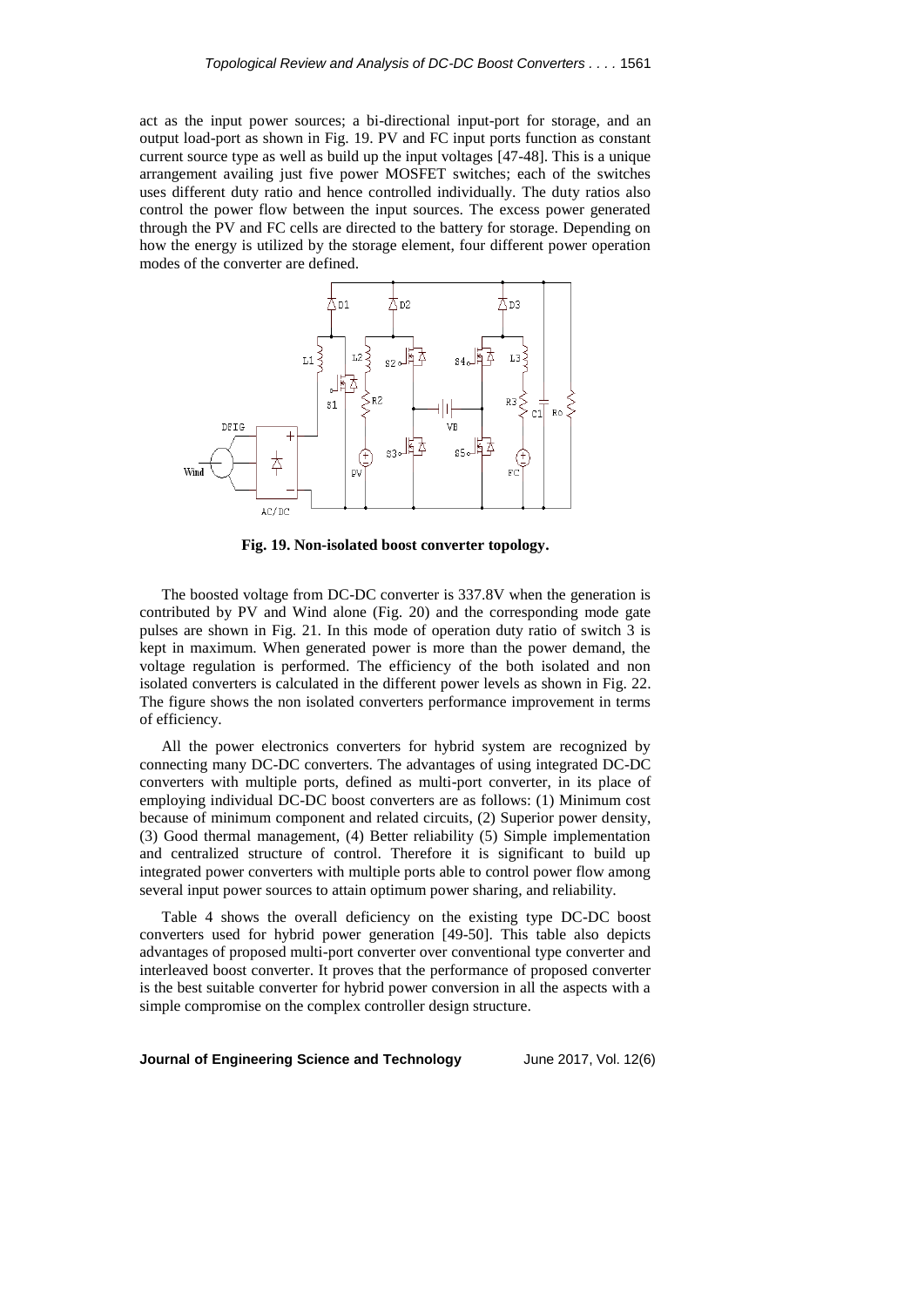

**Fig. 22. Efficiency comparison -isolated and non-isolated converters.**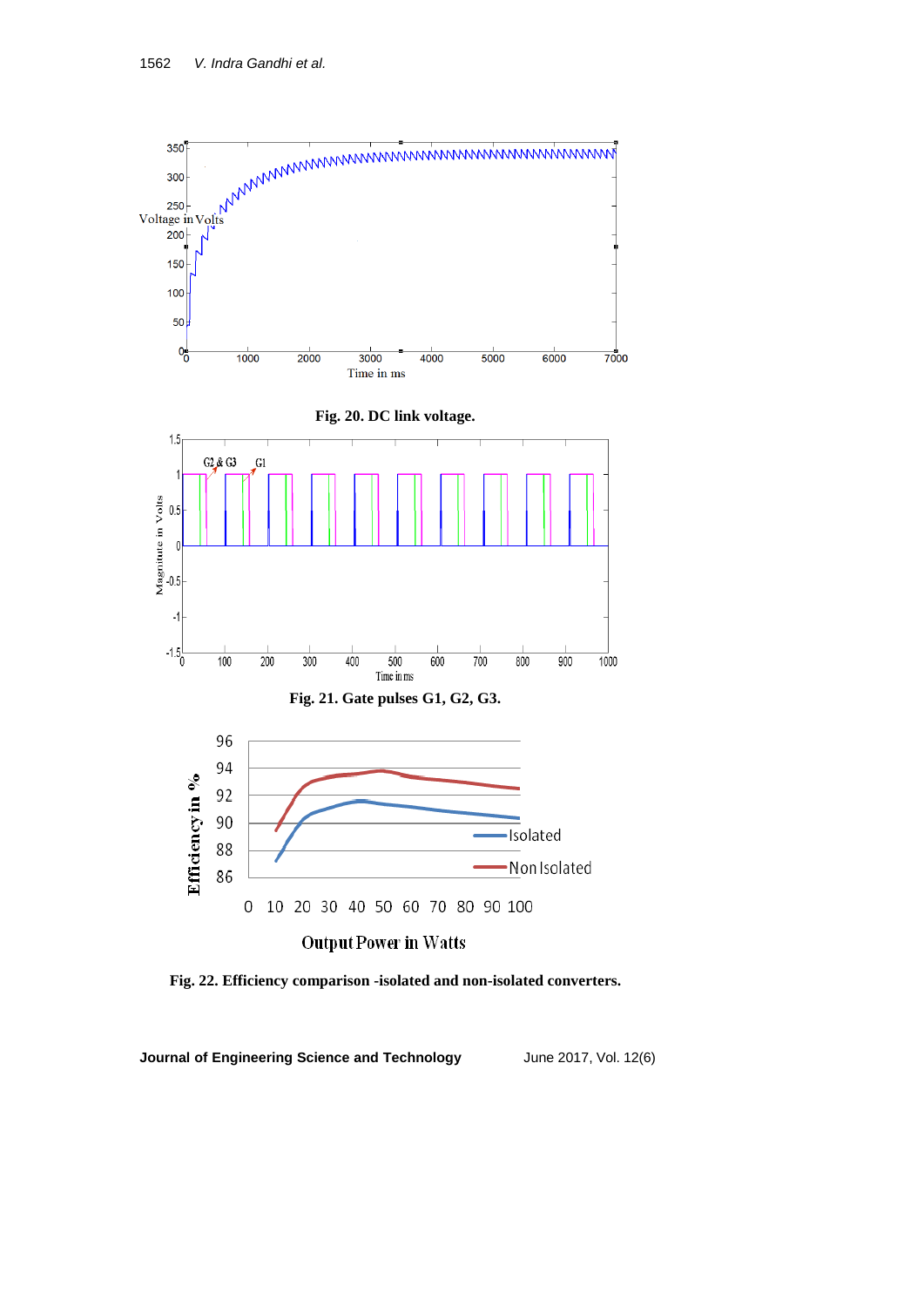| <b>Parameters</b>         | <b>Conventional</b><br><b>Converter</b>                                     | <b>Interleaved</b><br><b>Converter</b>                                     | <b>Proposed</b><br><b>Multi-Port</b><br><b>Converter</b>                                     |
|---------------------------|-----------------------------------------------------------------------------|----------------------------------------------------------------------------|----------------------------------------------------------------------------------------------|
| Switching                 | Hard switching                                                              | Soft switching                                                             | Soft switching                                                                               |
| No of devices             | Less                                                                        | More                                                                       | Less than<br><b>Interleaved</b>                                                              |
| Switching<br>Losses       | High                                                                        | Less                                                                       | Less than<br><b>Interleaved</b>                                                              |
| Efficiency                | Low                                                                         | 1% Higher than<br>conventional                                             | Higher than<br>interleaved                                                                   |
| <b>Input Sources</b>      | Individual<br>converters are<br>joined for<br>hybrid operation              | Single-input                                                               | Multiple<br>input, More<br><b>Efficient</b> for<br>hybrid                                    |
| Stress on the<br>Switches | More                                                                        | Normal                                                                     | Less                                                                                         |
| Ripple<br>Content         | High                                                                        | Less than<br>Conventional                                                  | Less                                                                                         |
| Controller<br>design      | Simple                                                                      | Easier than Multi-<br>port                                                 | Difficult                                                                                    |
| Stability                 | Not stable in all<br>operating points                                       | Not stable in all<br>operating points                                      | stable in all<br>operating<br>points                                                         |
| Circuit<br>Topology       | Easiest<br>Topology,<br>N <sub>0</sub><br>bi-directional<br>port and backup | Topology,<br>Easier<br>bi-directional<br>N <sub>0</sub><br>port and backup | Difficult<br>topology, Bi-<br>directional<br>and<br>port<br>backup<br><i>is</i><br>available |

**Table 4. Overall comparative analysis.**

### **9. Conclusion**

This literature review presents number of configurations where the output voltage is boosted up by DC-DC converter. This review paper has presented a widespread overview of DC-DC boost converter configurations based on its switching technique. It was found that the review recommends the usage of soft switching technique in the boost converters to achieve good efficiency. An interleaved boost converter configurations are also discussed in this paper which is extensively used in high step-up applications, interleaving principle is repeatedly utilized to recover better performance and shrink the size of filters. This review paper has offered a widespread analysis on isolated and nonisolated boost converter configurations. Also the significance to build up integrated power converters with multiple ports are also reviewed which is able to control power flow among several input power sources to attain optimum power sharing, and reliability. In comparison to the multi-source hybrid power systems, it was found that multi-port converters are better in that it had simple structure, bi-directional power flow, low power components, transformer less, centralized control.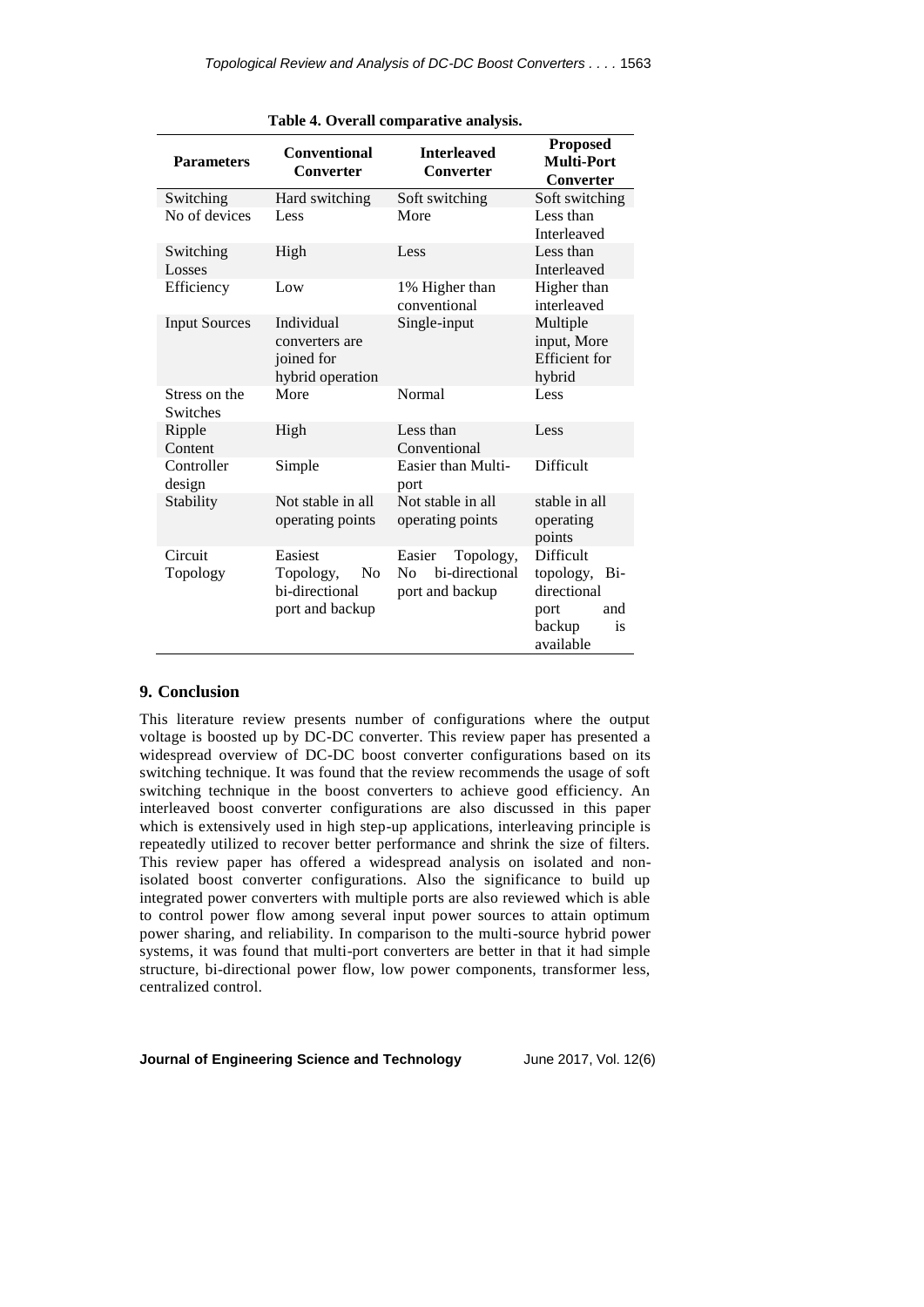## **References**

- 1. Jung, D.Y.; Ji, Y.H.; Park, S.H.; Jung, Y.C.; and Won, C.-Y. (2011).Interleaved soft-switching boost converter for photovoltaic power-generation system. *IEEE Transactions on Power Electronics*, 26(4), 1137-1145.
- 2. Jung, D.Y.; Ji, Y.H.; Kim, J.H.; Won, C.Y.; and Jung, Y.C. (2010). Ripple analysis of interleaved soft switching boost converter for photovoltaic applications.*Proceedings of the International Power Electronics Conference* (*IPEC*), 699-702.
- 3. Wang, Z.; and Li, H. (2011). Integrated MPPT and bidirectional battery charger for PV application using one multiphase interleaved three-port DC-DC converter. *Proceedings of the IEEE Applied Power Electronics Conference Exposition (APEC)*, 295-300.
- 4. Li, X.; and Bhat, A.K.S. (2008). AC equivalent circuit analysis for highfrequency isolated dual-bridge series resonant dc/dc converter. *IEEE Power Electronics Specialists Conference (PESC)*, 238-244.
- 5. Veerachary, M.; Reddy, B.A.; and Kumar, E.V. (2012). Two-Input DC-DC converter for DC-Grid applications. *Proceedings of the IEEE fifth Power India Conference*, 1-6.
- 6. Yao, G.; Chen, A.; and He, X. (2007). Soft switching circuit for interleaved boost converters. *IEEE Transactions on Power Electronics*, 22(1), 80- 86.
- 7. Silva, R.N.A.L.; Henn, G.A.L.; Praca, P.P.; Barreto, L.H.S.C.; Oliveira, D.S.; and Antunes, F.L.M. (2008). Soft switching interleaved boost converter with high voltage gain. *IEEE Power Electronics Specialists*, 4157-4161.
- 8. Yao, C.H.; Te, C.H.; and Hau, C.Y. (2009). An interleaved boost converter with zero voltage transition. *IEEE Transactions on Power Electronics*, 24(4), 2906-2914.
- 9. Mahdi, R.; Ehsan, A.; and Hosein, F. (2010).A new interleaved ZCS PWM boost converter. *IEEE International Conference on Power and Energy*.
- 10. Sungsik, P.; Yohan, P.; Sewan, C.; Woojin, C.; and Kyo-Beum, L. (2011). Soft-Switched interleaved boost converters for high step-up and high-power applications. *IEEE Transactions on Power Electronics*, 26(10).
- 11. Tao, H.; Kotsopoulos, A.; Duarte, J.; and Hendrix, M.A.M. (2006). Family of multiport bidirectional DC-DC converters. *IEEE Proceedings - Electric Power Applications*, 153(3), 451-458.
- 12. Gummi, K. (2008). Derivation of new double input DC-DC converters using the building block methodology. *M.Sc thesis, Missouri University of Science and Technology, Rolla, Missouri, USA*.
- 13. Yalamanchili, K.P.; and Ferdowsi, M. (2005). Review of multiple input DC-DC converters for electric and hybrid vehicles. *IEEE Conference on Vehicle Power and Propulsion*, 160-163.
- 14. Mariethoz, S.; and Rufer, A. (2006).Multisource DC-DC converter for the supply of hybrid multilevel converter. *IEEE Conference on Industry Application*, 2, 982-987.
- 15. Chen, Y.M.; Liu, Y.C.; and Wu, F.Y. (2002). Multi-Input DC/DC converter based on the multi winding transformer for renewable energy applications*. IEEE Transactions on Industry Applications*, 38(4), 1096-1104.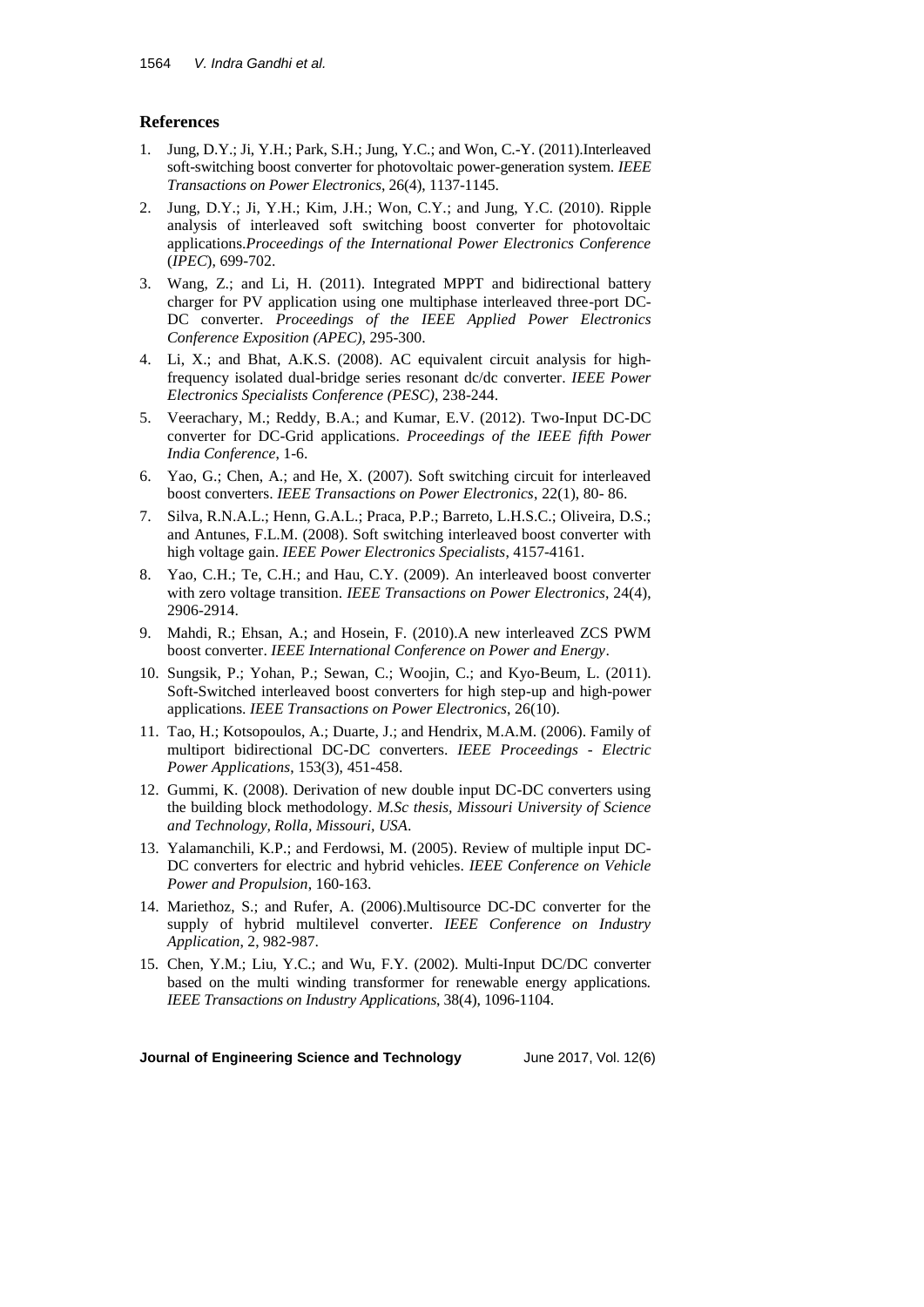- 16. Gopinath, R.; [Sangsun,](http://ieeexplore.ieee.org/search/searchresult.jsp?searchWithin=p_Authors:.QT.Kim,%20Sangsun.QT.&searchWithin=p_Author_Ids:37279278700&newsearch=true) K.; Hahn, J.H.; Enjeti, P.N.; [Yeary, M.](http://ieeexplore.ieee.org/search/searchresult.jsp?searchWithin=p_Authors:.QT.Yeary,%20M..QT.&searchWithin=p_Author_Ids:37279024700&newsearch=true)B.; and Howze, J.W. (2004). Development of a low cost fuel cell inverter system with DSP control. *IEEE Transactions Power Electronics*, 19(5), 1256-1262.
- 17. Huang, X.; [Wang,](http://ieeexplore.ieee.org/search/searchresult.jsp?searchWithin=p_Authors:.QT.Xiaoyan%20Wang.QT.&searchWithin=p_Author_Ids:37281381200&newsearch=true) X.; [Nergaard, T.](http://ieeexplore.ieee.org/search/searchresult.jsp?searchWithin=p_Authors:.QT.Nergaard,%20T..QT.&searchWithin=p_Author_Ids:37281739700&newsearch=true); [Lai,](http://ieeexplore.ieee.org/search/searchresult.jsp?searchWithin=p_Authors:.QT.Jih-Sheng%20Lai.QT.&searchWithin=p_Author_Ids:38182964400&newsearch=true) J.-S.; [Xu,](http://ieeexplore.ieee.org/search/searchresult.jsp?searchWithin=p_Authors:.QT.Xingyi%20Xu.QT.&searchWithin=p_Author_Ids:37276823800&newsearch=true) X.; and [Zhu, L.](http://ieeexplore.ieee.org/search/searchresult.jsp?searchWithin=p_Authors:.QT.Zhu,%20L..QT.&searchWithin=p_Author_Ids:37276565300&newsearch=true) (2004). Parasitic ringing and design issues of digitally controlled high power interleaved boost converters. *IEEE Transactions Power Electronics* 19(5), 1341-1352.
- 18. Xu, H.; Kong, L.; and Wen, X. (2004). Fuel cell power system and high power DC-DC converter. *IEEE Transactions Power Electronics* 19(5), 1250-1255.
- 19. Peng, F.; Li, H.; Su, G.; and Lawler, J. (2004). A new ZVS bidirectional dcdc converter for fuel cell and battery application. *IEEE Transactions on Power Electronics*, 19(1), 54-65.
- 20. Tao, H.; Kotsopoulos, A.; Duarte, J.; and Hendrix, M.A.M. (2006). Family of multiport bidirectional DC-DC converters. *IEEE Proceedings - Electric Power Applications*, 153(3), 451-458.
- 21. Zhang, Z.; Thomsen, O.C.; and Andersen, M.A.E. (2012). Modeling and control of a dual-Input isolated full-bridge boost converter. *Proceedings of IEEE Applied Power Electronics Conference and Exposition*, 2017-2023.
- 22. Kwasinski, A. (2010). Identification of feasible topologies for multiple-input DC-DC converters*. IEEE Transactions on Power Electronics*, 24(3), 856-861.
- 23. Kumaran, M.M.; and Lakshmi, R.K. (2013). High efficiency DC-DC converter with two input power sources using fuzzy logic controller. *International Journal of Advanced Information Science and Technology* (IJAIST), 12(12), 93-99.
- 24. Giacomini, P.S.G.; Scholtz, J.S.; and Mezaroba, M. (2008). Step-up/stepdown DC-DC ZVS PWM converter with active clamping. *IEEE Transactions Industrial Electronics* 55(10), 3635-3643.
- 25. Zhang, J.; Lai, J.S.; Kim, R.Y.; and Yu, W. (2007). High-power density design of a soft-switching high-power bidirectional DC-DC converter. *IEEE Transactions Power Electronics*, 22(4), 1145-1153.
- 26. Nejabatkhah, F.; Danyali, S.; Hosseini, S.H.; Sabahi, M.; and Niapour, S.M. (2012).Modeling and control of a new three-input DC-DC boost converter for hybrid PV/FC/Battery power system. *IEEE Transactions on power electronics,* 27(5), 2309-2324.
- 27. Ravichandrudu, K.; Madhavi, R.; and Babu, Y.P. (2013). Modeling of a novel three-input dc-dc boost converter for pv/fc/battery based hybrid power system. *International Journal of Electrical and Electronics Engineering Research* (IJEEER), 3(3), 213-228.
- 28. Hosseini, S.H.; Danyali, S.; Nejabatkhah, F.; and Mozafari Niapour, S.A.K. (2010). Multi-input DC boost converter for grid connected hybrid PV/FC/battery power system. *Proceedings IEEE Electric Power and Energy Conference*, 1-6.
- 29. Tao, H.; Kotsopoulos, A.; Duarte, J.L.; and Hendrix M.A.M. (2005). Multi-Input bidirectional DC-DC converter combining dc-link and magneticcoupling for fuel cell systems. *IEEE Industrial Applications Conference*, 2021-2028.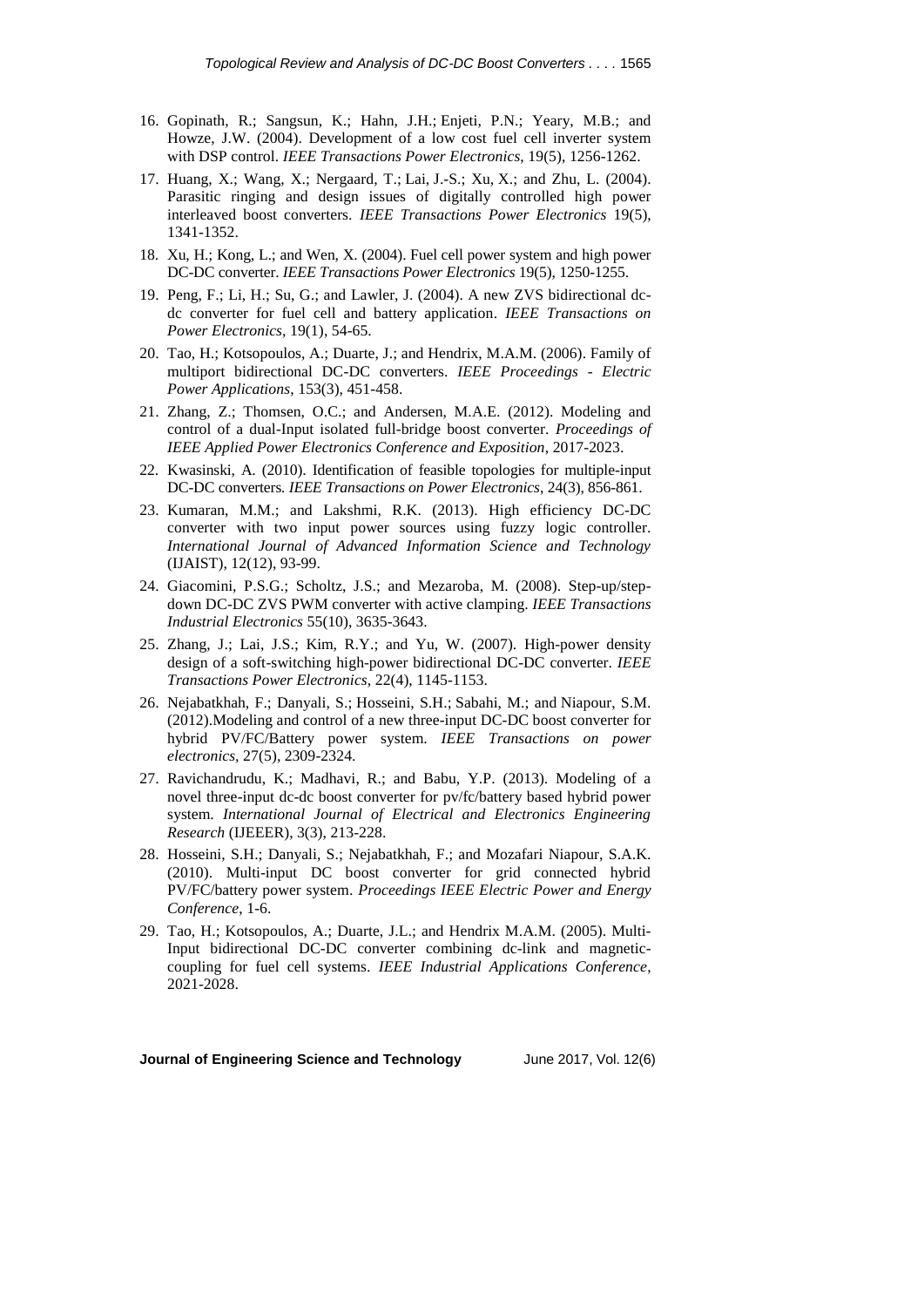- 30. Al-Atrash, H.; Pepper, M.; and Batarseh, I. (2006). A Zero-Voltage switching three-port isolated full-bridge converter. IEEE *Conference Telecommunications Energy*, 1-8.
- 31. Qian, Z.; Abdel-Rahman, O.; Hu, H.; and Batarseh, I. (2010). Multi-Channel three-port DC/DC converters as maximum power tracker, battery charger and bus regulator. *IEEE Power Electronics Conference and Exposition (APEC)*, 2073-2079.
- 32. Al-Atrash, H.; and Batarseh, I. (2007). Boost-Integrated phase-shift fullbridge converter for three-port interface. *IEEE Conference on Power Electronics*, 2313-2321.
- 33. Zhang, Z.; Thomsen, O.C.; Andersen, M.A.E.; and Nielsen, H.R. (2011). A novel dual-input isolated current-fed dc-dc converter for renewable energy system. *IEEE Power Electronics Conference and Exposition (APEC)*, 1494-1501.
- 34. Zeng, J.; Qiao, W.; Qu, L.; and Yanping, J. (2014). An isolated multiport dcdc converter for simultaneous power management of multiple different renewable energy sources. *IEEE Journal of Emerging and Selected Topics in Power Electronics*, 2(1), 70-78.
- 35. Rashid, M.H. (2009). Power electronics: circuits, devices, and applications. *Prentice Hall, New Jersy*.
- 36. Kim, E.H.; and Kwon, B.H. (2013). Zero voltage and zero current switching full-bridge converter with secondary resonance. *IEEE Transactions on Industrial Electronics*, 57(3), 1017-1025.
- 37. Yao, C.H.; Te, C.H.; and Hau, C.Y. (2009). An interleaved boost converter with zero voltage transition. *IEEE Transactions on Power Electronics*, 24(4), 2906-2914.
- 38. Matsuo, H.; Shigemizu, T.; Kurokawa, F.; and Watanabe, N. (1993). Characteristics of the multiple-input DC-DC converter. *Proceedings IEEE PESC'93*, 115-120.
- 39. Chen, Y.M.; Liu, Y.C.; and Wu, F.Y. (2002). Multi-Input DC/DC converter based on the multi winding transformer for renewable energy applications. *IEEE Transactions on Industry Applications*, 38(4), 1096-1104.
- 40. Zhao, C.; and Kolar, J.W. (2004). A novel three-phase three-port UPS employing a single high frequency isolation transformer. *Proceedings IEEE Power Electronics Specialists Conference*, 4135-4141.
- 41. Zeng, J.; Qiao, W.; and Qu, L. (2012). A single-switch isolated DC-DC converter for photovoltaic system. *Proceedings IEEE Energy Conversion Congress Exposition*, 3446-3452.
- 42. Nahavandi, A.; Mehrdad, T.H.; Sharifian, M.B.B.; and Danyali, S. (2015). A non-isolated multi input multi output dc-dc boost converter for electric vehicle applications. *IEEE Transactions on Power Electronics*, 30(4), 1818- 1835.
- 43. Danyali, S.; Hosseini, S.H.; and Gharehpetian, G.B. (2014). New extendable single stage multi-input DC-DC/AC boost converter. *IEEE Transactions on Power Electronics*, 29(2), 775-788.
- 44. Zhao, B.; Song, Q.; Liu, W.; and Sun, Y. (2014). Dead-time effect of the high frequency isolated bidirectional full-bridge dc-dc converter: Comprehensive